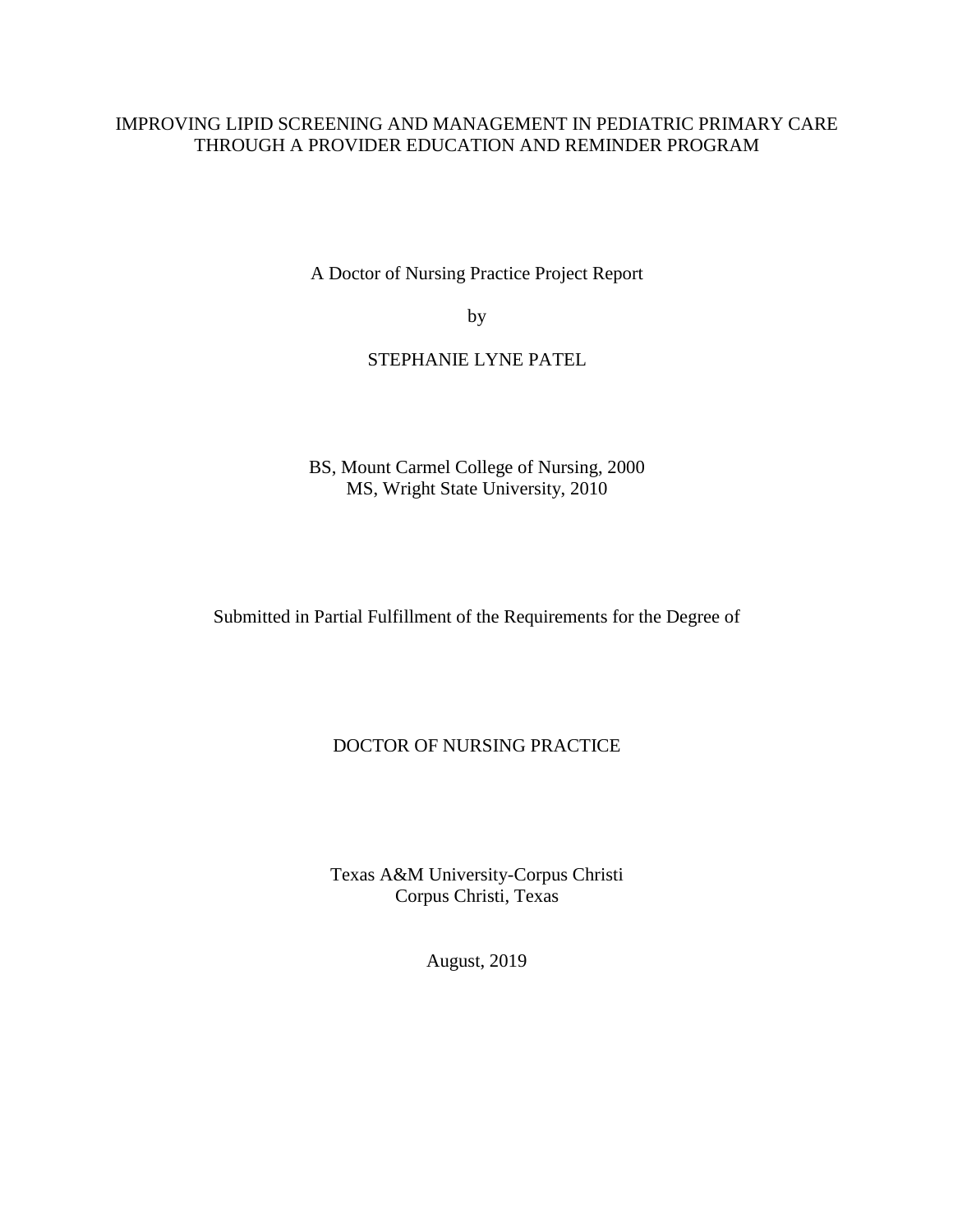© Stephanie Lyne Patel

All Rights Reserved

August, 2019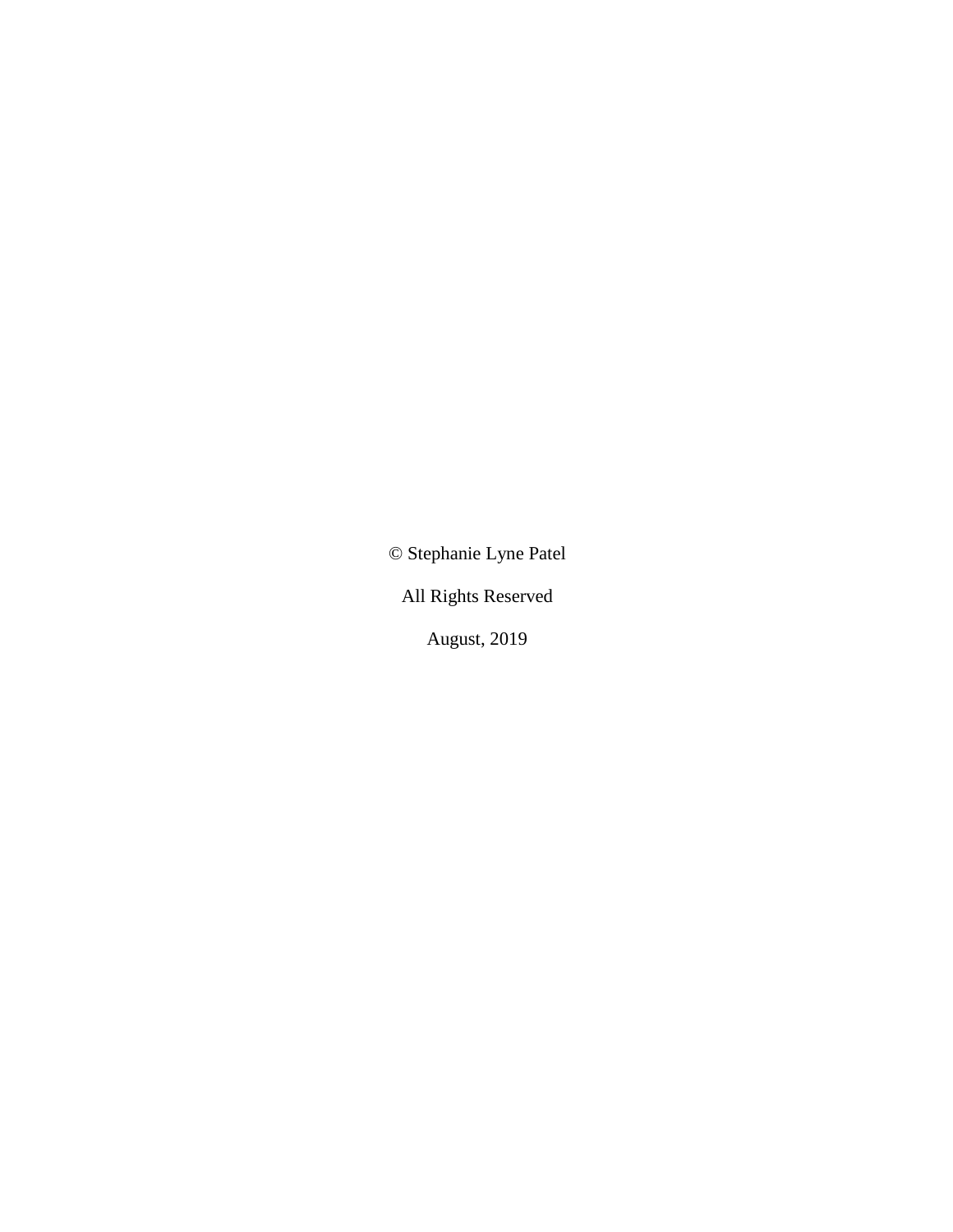### IMPROVING LIPID SCREENING AND MANAGEMENT IN PEDIATRIC PRIMARY CARE THROUGH A PROVIDER EDUCATION AND REMINDER PROGRAM

A Doctor of Nursing Practice Project Report

by

### STEPHANIE LYNE PATEL, MS, APRN, CPNP-AC/PC

This Doctor of Nursing Practice Project Report meets the standards for scope and quality of Texas A&M University-Corpus Christi and is hereby approved.

Jessica Peck, DNP, APRN, CPNP-PC, CNE, CNL, FAANP Chair

Theresa Garcia, PhD, RN Project Advisor/Committee Member

Yolanda Keys, DHA, MSN, RN, NEA-BC, EDAC Content Expert/Committee Member

August, 2019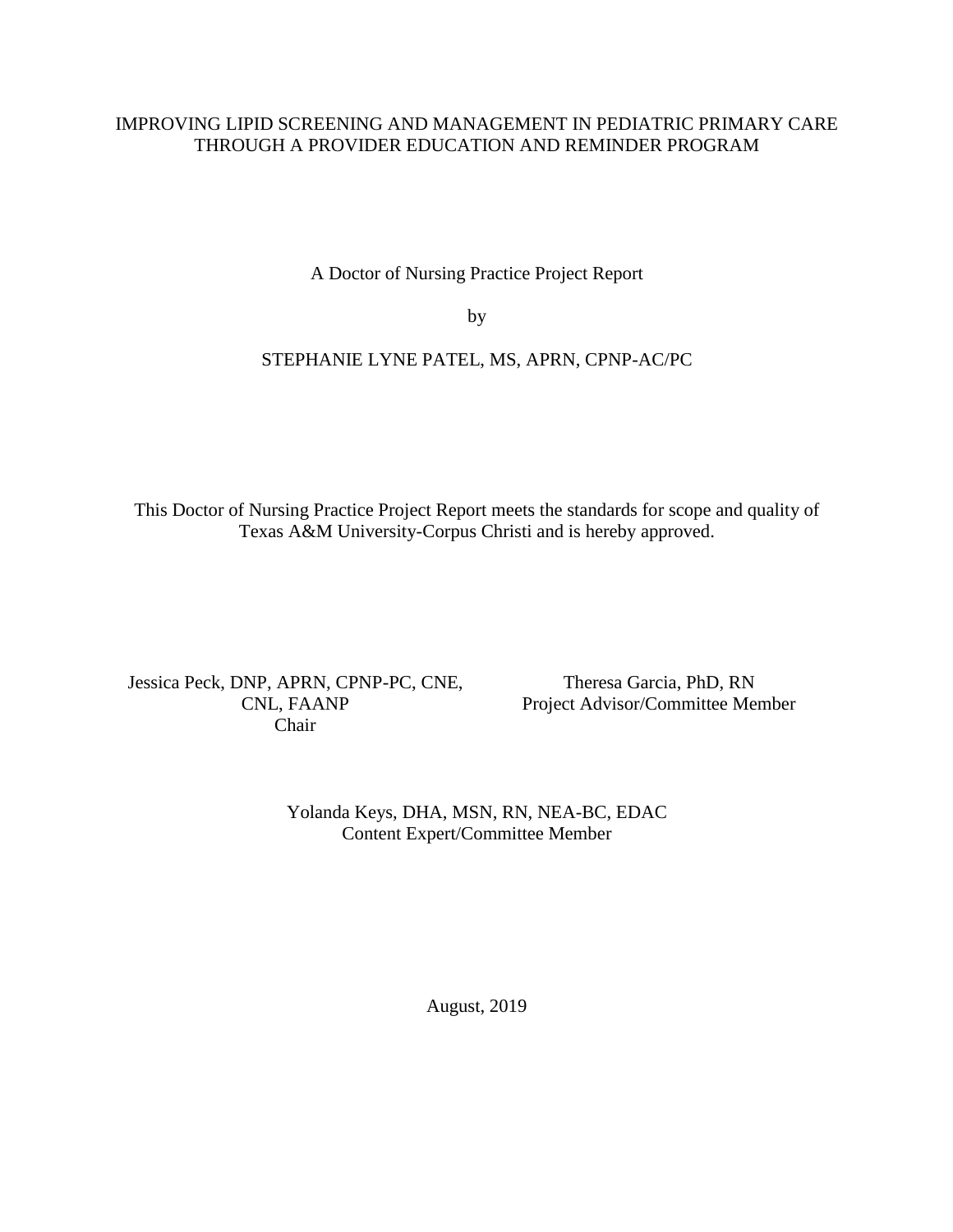# DEDICATION

I would like to dedicate this work to my Mother, Sally Hattaway, who always believes in me.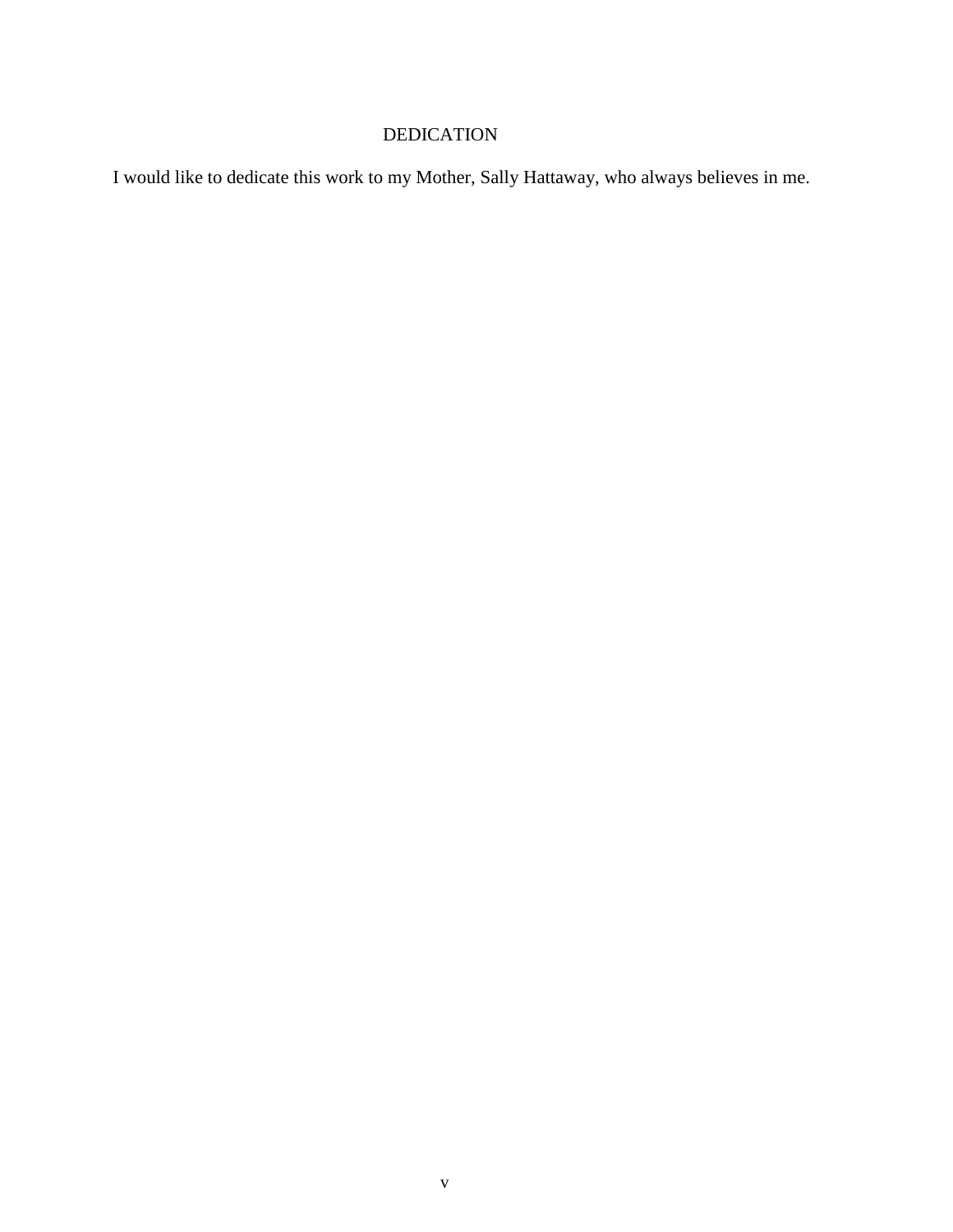### ACKNOWLEDGEMENTS

I would like to thank my committee chair, Dr. Peck and my committee members, Dr. Garcia, Dr. Keys and Dr. Wood for their guidance and support throughout the course of this research.

Thanks also go to my friends and colleagues and the department faculty and staff for making my time at Texas A&M University-Corpus Christi an enjoyable experience. I also want to extend my gratitude to family for their love, support and encouragement.

Finally, I want to thank Christine Bancroft for the many hours she worked with me to help make all of the data collection and review possible. I could not have done this without you.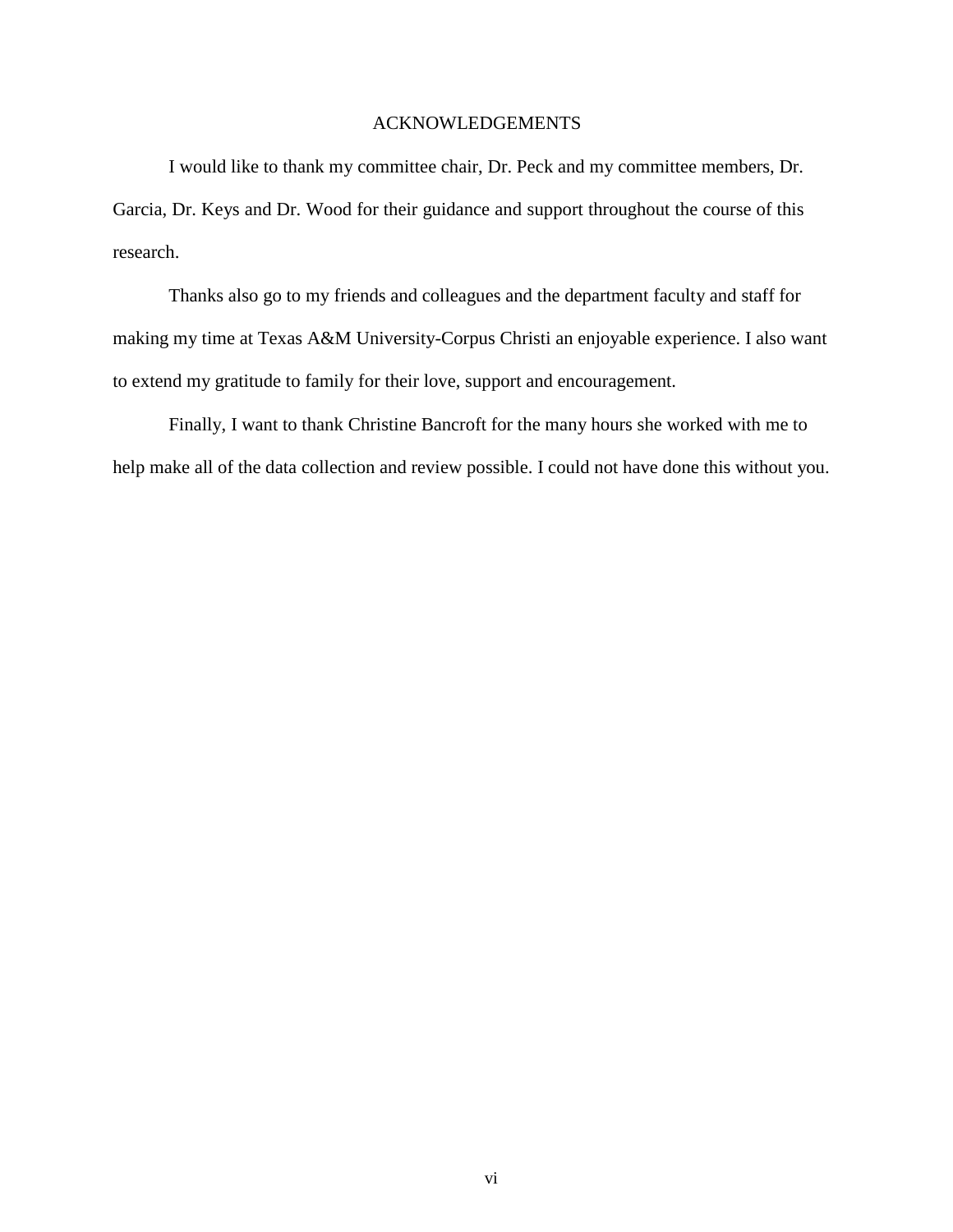| <b>CONTENTS</b> | <b>PAGE</b> |
|-----------------|-------------|
|                 |             |
|                 |             |
|                 |             |
|                 |             |
|                 |             |
|                 |             |
|                 |             |
|                 |             |
|                 |             |
|                 |             |
|                 |             |
|                 |             |
|                 |             |
|                 |             |
|                 |             |
|                 |             |
|                 |             |
|                 |             |
|                 |             |
|                 |             |
|                 |             |
|                 |             |
|                 |             |

# TABLE OF CONTENTS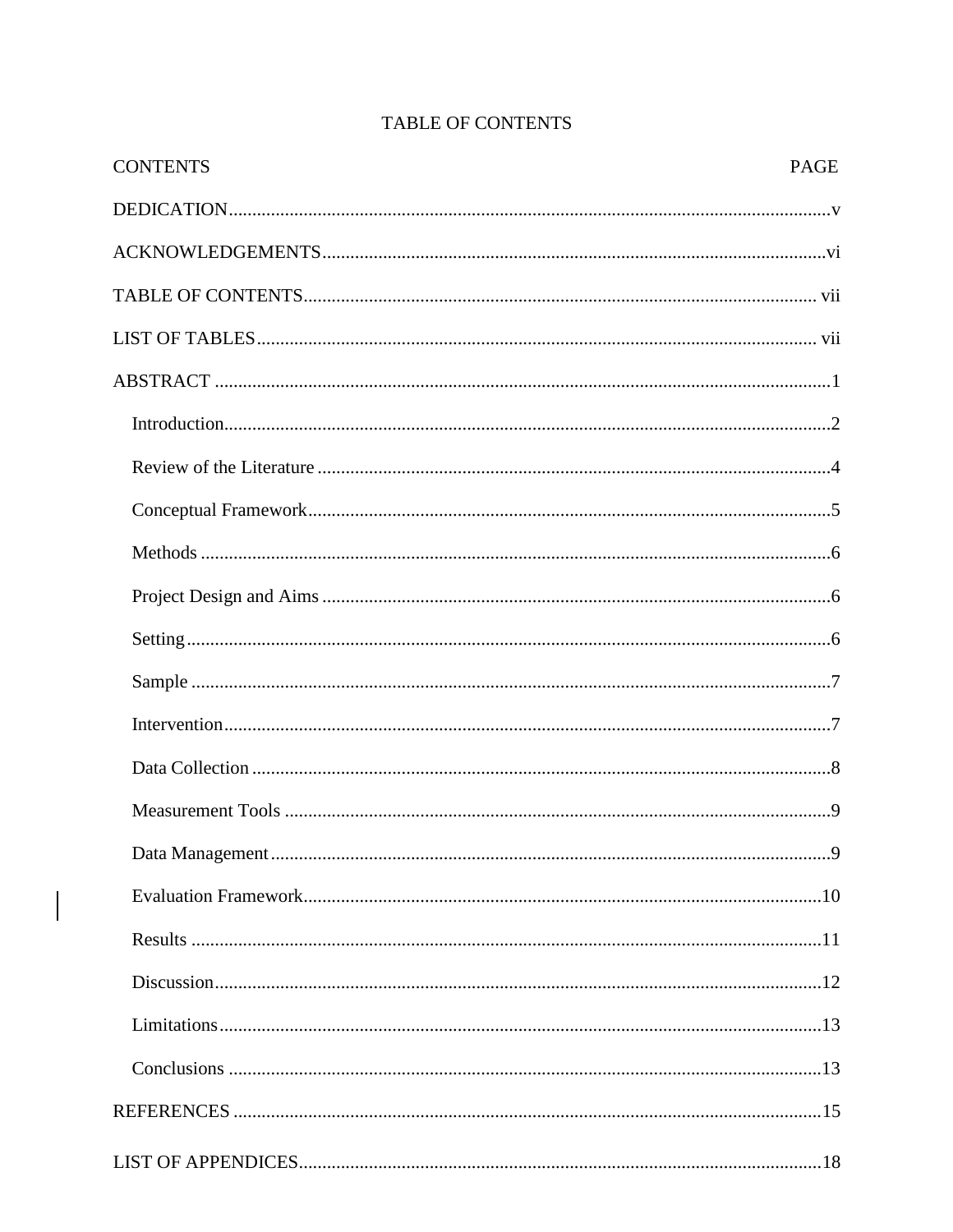# LIST OF TABLES

| <b>TABLES</b> | <b>PAGE</b> |
|---------------|-------------|
|               |             |
|               |             |
|               |             |
|               |             |
|               |             |
|               |             |
|               |             |
|               |             |
|               |             |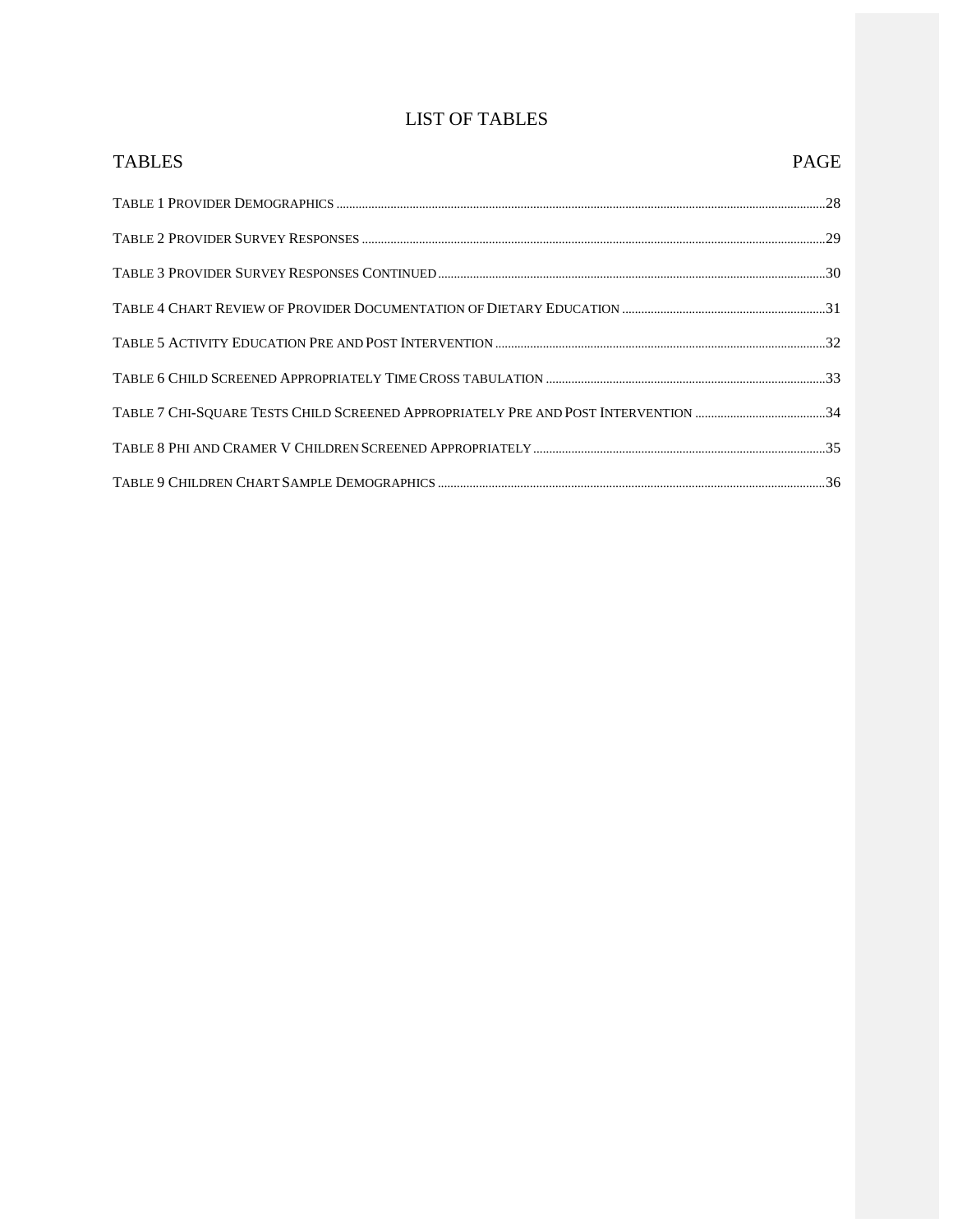#### ABSTRACT

The National Heart Lung and Blood Institute (NHLBI) recommends universal lipid screening (ULS) for 9-11-year-old children. Limited available data suggest less than 50% of primary practice providers are using ULS guidelines (ULSG) appropriately. Insufficient implementation of ULS completion contributes to a failure to identify children aged 9-11 with dyslipidemia and can contribute to early cardiovascular disease. This Quality Improvement (QI) project implemented a provider-focused education intervention and retrospective chart review to increase completion of ULS in children aged 9-11 years old and to improve provider management in a pediatric primary care clinic in Central Texas. A one-group pre-test/post-test design was used. Participants included five physicians, 20 nurse practitioners (NPs), and five physician assistants (PAs). Chart review was conducted on all children aged 9-11 years who presented for well-child checks both three months prior to the intervention (n=911) and three months post-intervention (n=1045). A pre-and post-intervention provider survey was used to measure changes in lipid screening provider knowledge and practices. Providers' knowledge of and completion of lipid screening increased from 70% to 89%. Utilization of educational sessions increased provider knowledge of ULSG and increased the number of 9-11 year-old children screened for dyslipidemia in this clinic.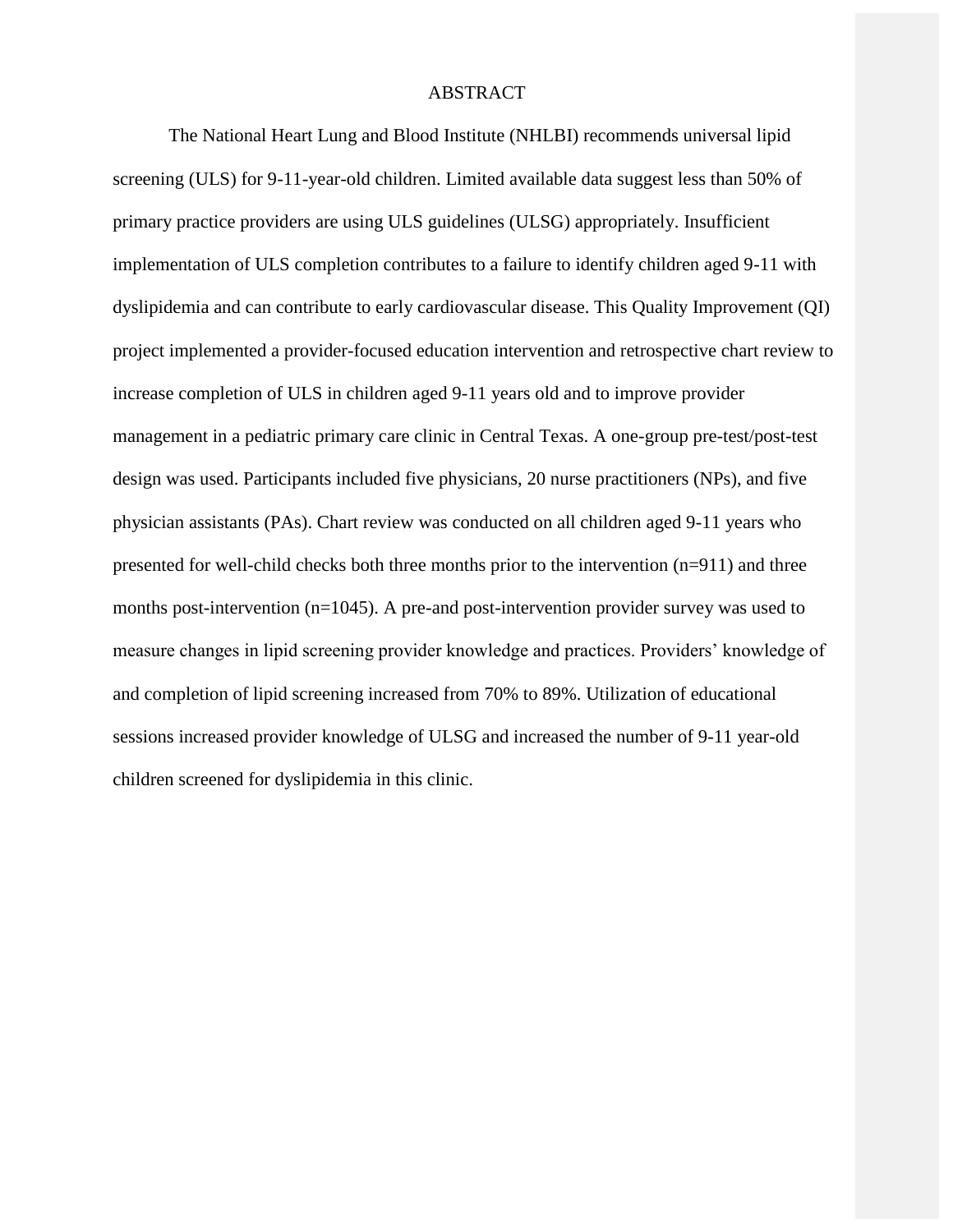Improving Lipid Screening and Management in Pediatric Primary Care Through a Provider Education and Reminder Program

#### **Introduction**

<span id="page-8-0"></span>One in three children has a lipid disorder, usually a cholesterol level over 200mg/dl (Turner, 2014), which can increase the likelihood of developing cardiovascular disease (CVD) later in life. Dyslipidemia is thought to be a significant factor for the development of atherosclerotic heart disease. Clinical practice guidelines issued through the US Preventative Service Task Force (USPSTF), supported by the American Academy of Pediatrics (AAP), recommend universal lipid screening (ULS) for children nine to eleven years of age. Limited available data suggest less than 50% of primary practice providers are using ULS guidelines (ULSG) appropriately (Dixon, Kornblum, Steffen, Zhou & Steinberger, 2014; Kern, Crow, Williams, Boies, Gahagan & Rhee, 2017). Inadequate implementation of ULS reduces the ability of providers to identify lipid abnormalities early in life and potentially prevent cardiovascular disease and resulting sequelae. This Quality Improvement (QI) project aimed to assess and improve pediatric provider knowledge and management practices related to ULS in 9-11-yearold children through provider-directed education and a ULS reminder protocol.

Dyslipidemia is defined as total cholesterol >200mg/dl, triglycerides >100mg/dg, high density level cholesterol <40mg/dl and low-density level cholesterol >130mg/dl (Bamba, 2014). The most current guidelines issued through the National Heart, Lung and Blood Institute (NHLBI), supported by the AAP, recommends screening for all children nine to eleven years old. (National Heart Lung and Blood Institute [NHLBI],2012). These screening guidelines were adopted by Texas Health and Human Services [THHS] (THHS, 2012) as part of routine wellchild exams. ULS is likely to identify children with lipid abnormalities and assist in the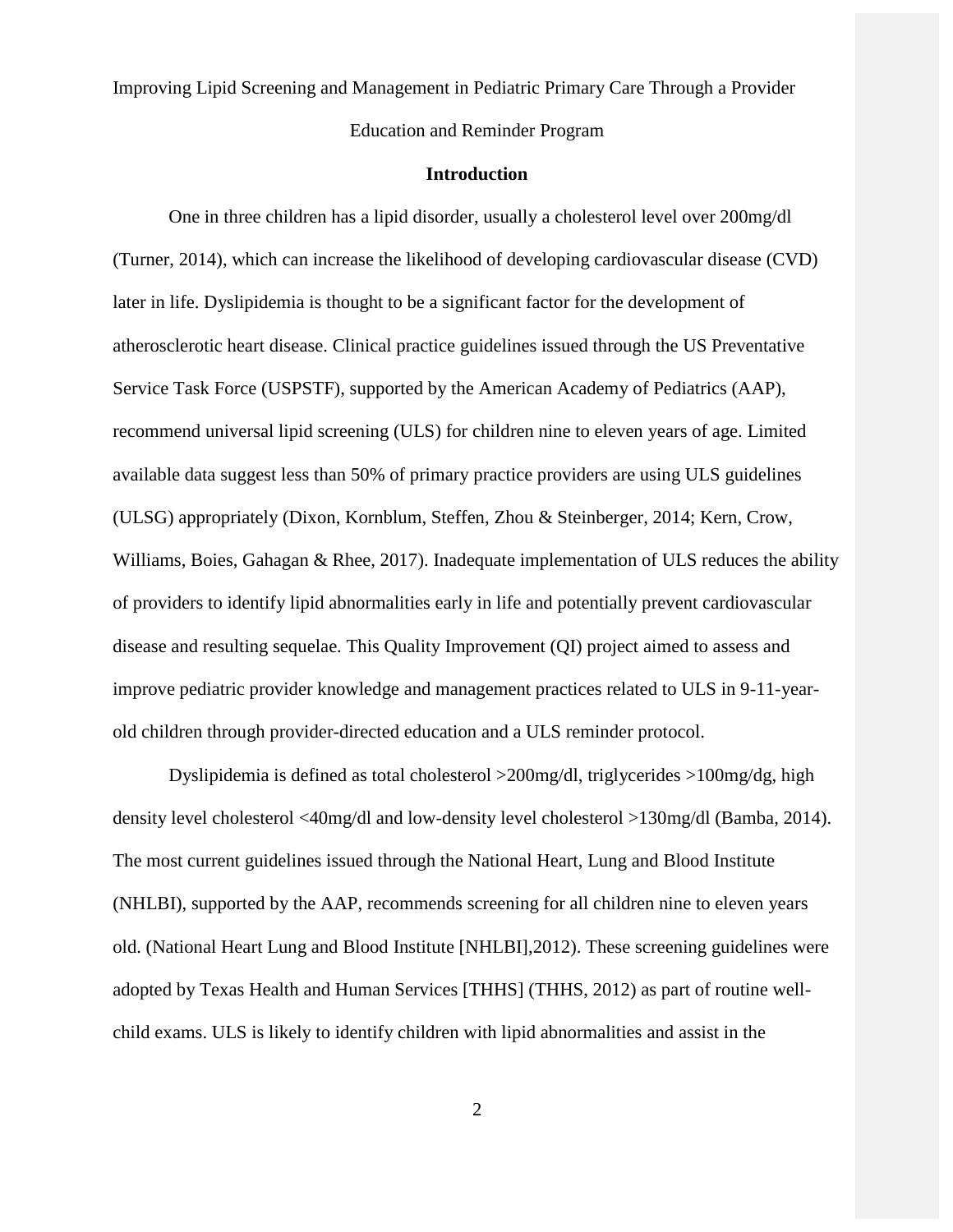prevention of CVD, the leading cause of morbidity and mortality in industrialized countries (Chacal, 2014). Dyslipidemia occurs more frequently than congenital structural disease, heart rhythm disorders, heart failure, and most other conditions managed by pediatric cardiologists. Dyslipidemia affects about 1 in 500 people in the United States (US) (Chacal, 2014). Left undiagnosed and untreated, over their lifetimes about 50% of men and 25% of women with dyslipidemia will experience a significant adverse medical event, such as peripheral arterial disease or myocardial infarction, by age 50 (Hardin, 2012).

Dyslipidemia is thought to be a significant factor for the development of atherosclerotic heart disease (Chacal, 2014). There is strong evidence that atherosclerosis, which leads to CVD, originates in childhood, and that progression may be prevented if identified and treated during childhood and adolescence (Kern et al., 2017). Autopsy results performed on children as young as five years showed changes to the coronary arteries consistent with cardiovascular disease (Berenson et al., 1998). Costs related to cardiovascular disease are estimated at \$2 billion annually but can be mitigated with early intervention (Centers for Disease Control [CDC], 2016). Often, providers do not follow ULSG and screenings are not completed. Inadequate screening leaves many children at risk for undiagnosed and untreated dyslipidemia and potential CVD. Children identified with dyslipidemia need to be educated on lifestyle modifications (CDC, 2010) and monitored to decrease their risk of developing cardiovascular disease. Across the United States (US) costs of cardiovascular disease are estimated at \$555 billion (CDC, 2016); in Texas these costs are estimated at \$9 billion (Texas Department of Health and Human Services, 2016)

This QI project was undertaken after a retrospective chart review completed in a pediatric primary care clinic in Central Texas found a 70% completion rate of ULS by providers. The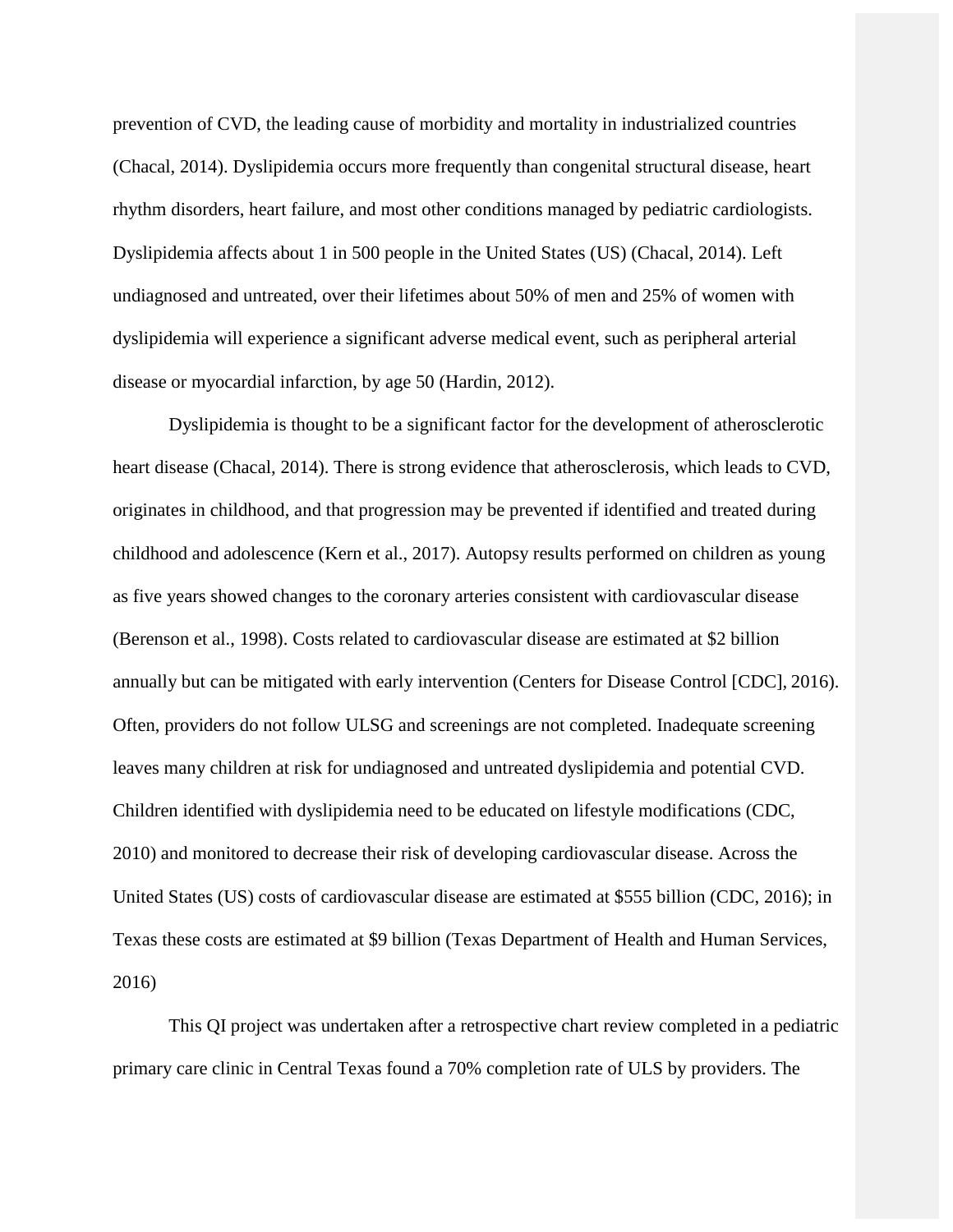purpose of this project was to increase the ULS rates in this central Texas pediatric clinic system through a program including provider education on ULSG management practices and a reminder system. The practice question that guided this project was: In a Central Texas primary care pediatric clinic system, does a provider targeted ULS education program improve ULS rates and provider management practices, according to ULSG, for pediatric patients with dyslipidemia?

The QI project incorporates the DNP Essentials VI: Interprofessional Collaboration for Improved Patient and Population Health Outcomes and VII: Clinical Prevention and Population Health for Improving the Nation's Health. This project required interprofessional collaboration to complete all necessary steps. This project identifies inadequate screening processes which if improved will identify children with dyslipidemia. Early identification can help this population improve their health and prevent long term complications.

#### **Review of the Literature**

<span id="page-10-0"></span>Research evidence has shown a gap in practice related to provider implementation of recommended ULSG for screening children. DeFerranti et al. (2015) assessed pediatricians' practices, attitudes, and barriers regarding screening for and treatment of pediatric dyslipidemia. The study was a survey of pediatricians who were members of the AAP (n=614). The study found despite published recommendations, ULS was not completed routinely: 68% of the physicians surveyed reported they rarely screened "healthy" 9-11-year olds, 61% of pediatricians completed screening based on family cardiovascular history and 82% of the providers screened based on patient obesity. Just over half (58%) of providers surveyed agreed with the current ULSG, and 23% felt screening was a low priority (de Ferranti et al., 2015). Dixon and colleagues (2014) assessed implementation of ULSG in pediatric providers. This study used an online survey sent to 1488 pediatric primary care providers, including pediatricians, Advanced Practice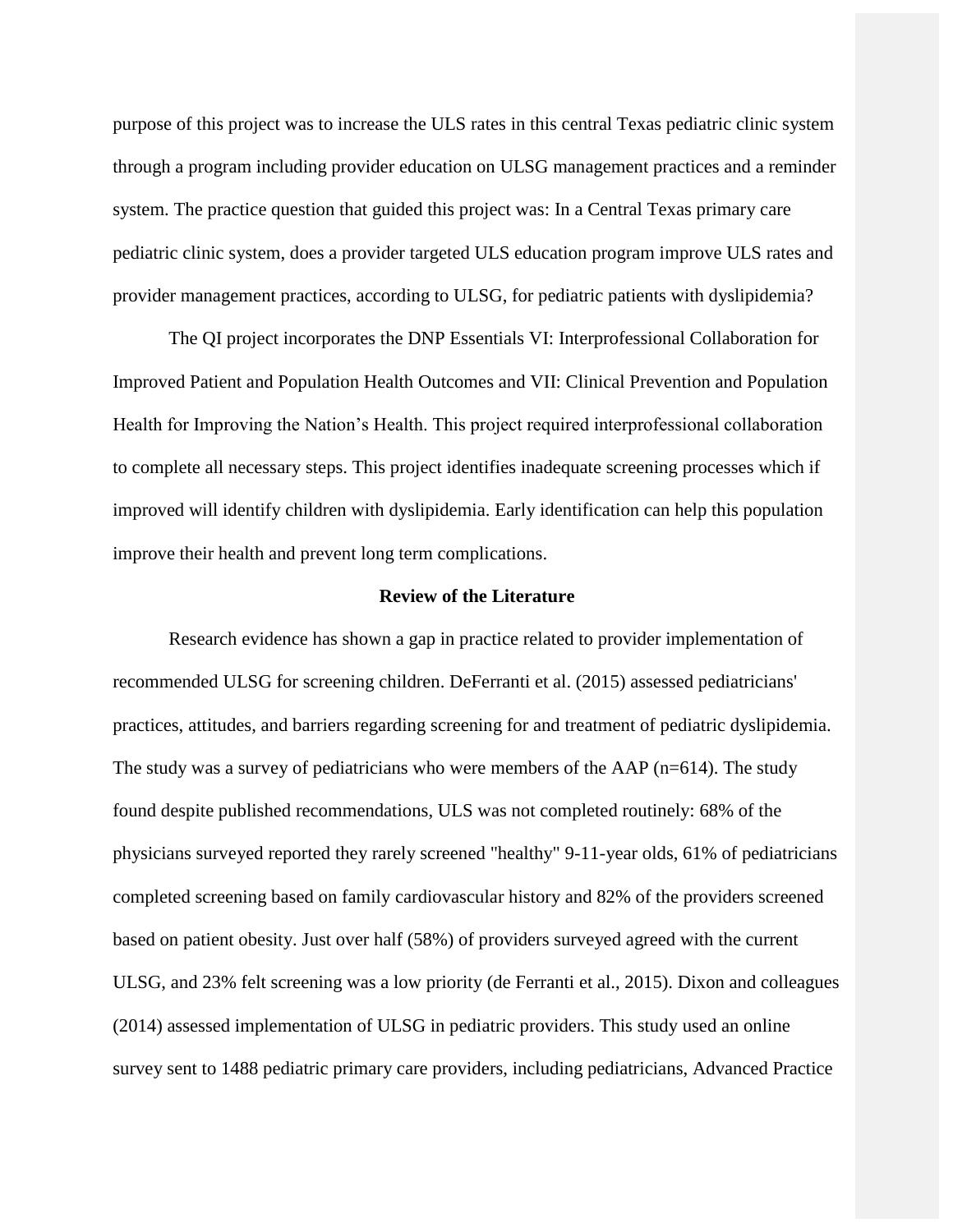Registered Nurses (APRNs) and Physician Assistants (PAs) in Minnesota. Of those responding to the survey (n=548), 74% indicated lipid screening would reduce further cardiovascular risk, 50% completed selective screening, 34% did not perform any lipid screening, and only 16% performed ULS. When looking at barriers to complete the screening, 83% surveyed reported being uncomfortable managing lipid disorders, and 53% were opposed to the use of lipidlowering agents in children (Dixon et al., 2014).

Research evidence addressing interventions to educate providers specifically on ULSG is sparse; however, multiple studies have suggested educational programs focused on increasing provider knowledge regarding clinical practice guidelines increase provider application of those guidelines (Blank, Chambers, Hollingsworth, Ouziel &Wylie-Rosett, 2018). Specific to application of ULSG, Kern and colleagues (2017) conducted a QI project including review of medical records (n=356) of 9-11-year-old patients for provider completion of ULS, provider education on screening, and a post-education chart review. The pre-education chart review demonstrated a 6.2% compliance with universal lipid screening and 8.2% compliance with ULS when risk factors for dyslipidemia were present (Kern et al., 2017). Providers were educated on recommended ULSG established by NHLBI, and reminders were placed in the patient record. A retrospective chart review completed 12 months after the education program and placement of chart reminders yielded an 84% completion of ULS.

#### **Conceptual Framework**

<span id="page-11-0"></span>The Change Theory, created by Kurt Lewin for use in social psychology, is a practical model for the implementation of change. Lewin theorized there are two forces at work in opposite directions when attempting a change: driving and restraining forces. Driving forces assist in the facilitation of change by motivating individuals toward the achievement of a goal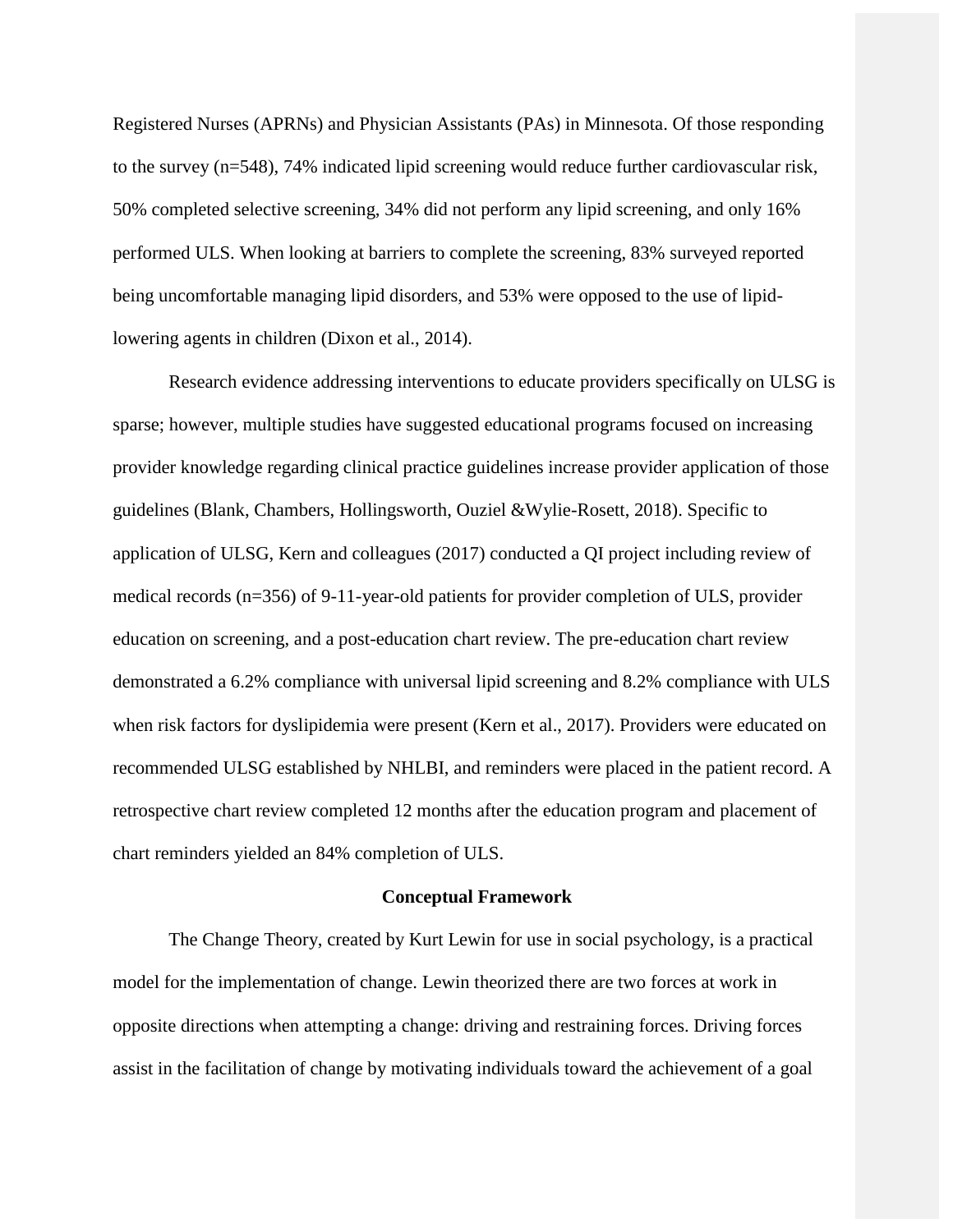(Kritsonis, 2005). Restraining forces impact the resistance of change, decreasing the movement toward the goal. Lewin stated these forces must be analyzed and created a three-step model to help shift the balance of force in the direction of the planned change (Kritsonis, 2005).

The first step in Lewin's model is to unfreeze the situation. This is where a problem is identified, and a plan is put in motion to change the problem. Examples of unfreezing include motivating participants by building trust, creating recognition for change, brainstorming about solutions, and preparing them for change (Kritsonis, 2005). The second step is movement. During this step, it is necessary to move the target to a new level of equilibrium. Steps to complete this include encouraging the participant to view the problem from a fresh perspective, working together for new relevant information, and supporting the needed change. Finally, the last step is refreezing. This takes place after implementation of change and involves integration of the new process and implemented changes (Kritsonis, 2005). See Appendix 1 for a representation of how the framework guided the steps of this QI project.

#### **Methods**

### <span id="page-12-1"></span><span id="page-12-0"></span>**Project Design and Aims**

This QI project used a one-group, pre-test/post-test design and a pre-and postintervention retrospective chart review. The specific aims of the project were to: (1) increase provider knowledge and adherence to ULSG from pre-intervention to post-intervention; and; (2) to increase the number of children 9-11 years old who receive ULS, as well as dietary and physical activity education.

#### <span id="page-12-2"></span>**Setting**

This QI implementation took place in a pediatric primary care practice with five locations within Austin and Round Rock, Texas. The practice employed five physicians, 20 NPs and five PAs. The clinics provided well child and episodic care for children from birth to 19 years of age.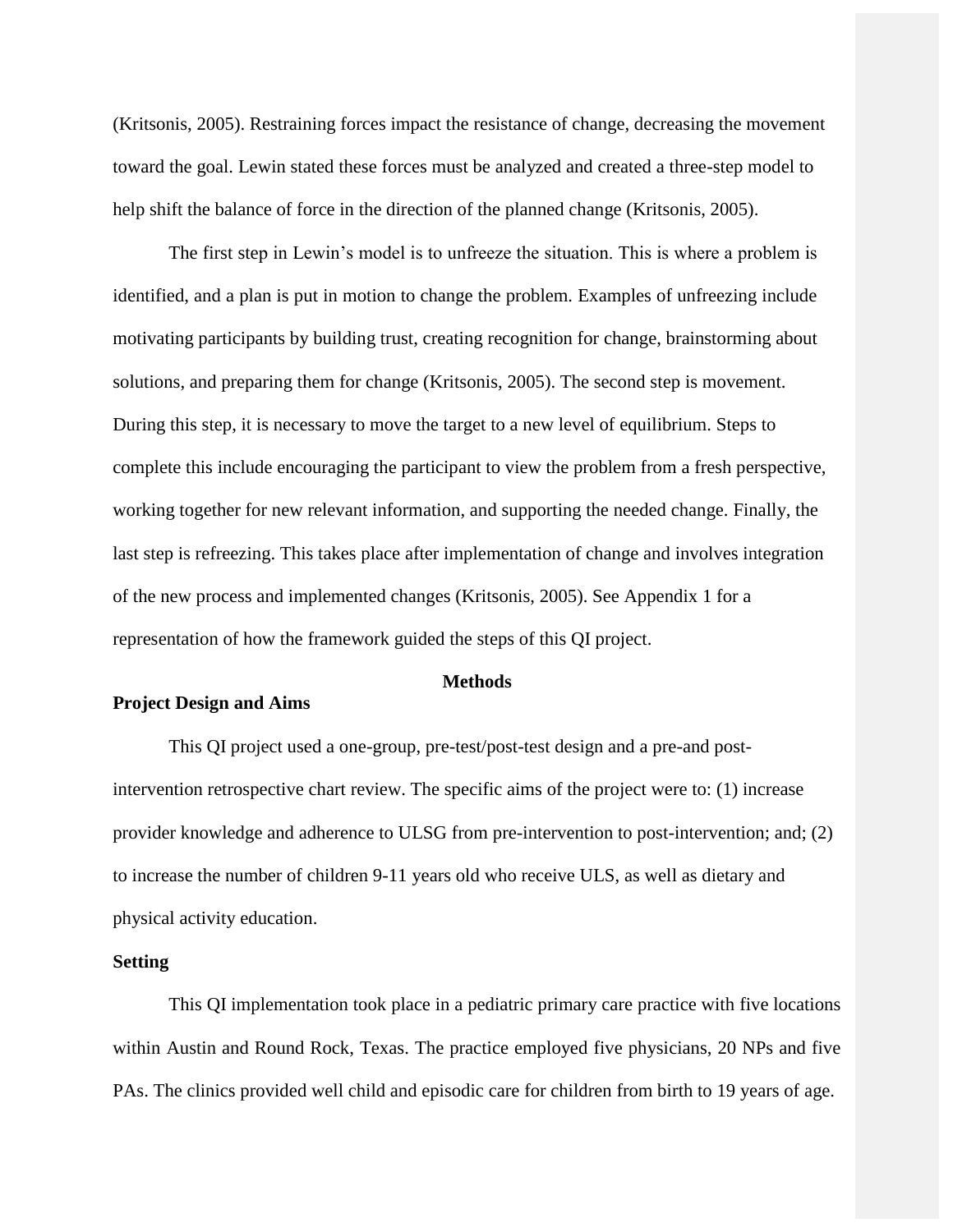On average, there were 100,000 patient visits annually. Most of the patient population was Hispanic (90%), and the other 10% were Caucasian, African American or Asian American. The primary payer source for the clinic clients is Texas Medicaid or Children's Health Insurance Program (CHIP). Approximately 90% of the children treated in these clinics are from disadvantaged socioeconomic backgrounds (Please see Facility Letter of Support, Appendix 2). **Sample**

This project was reviewed by the Office of Research Compliance at Texas A&M University-Corpus Christi and received a Determination of Non-Human Subjects and permission to proceed with the QI project (Appendix 3). Permission to collect protected healthcare information (PHI) for QI purposes was obtained from the clinic Medical Director (Appendix 2). Only de-identified data were used to conduct the analysis and results were provided in aggregate. Provider participants for this project were recruited from all direct care providers working at the five pediatric clinics, excluding the Project Director (PD. Participants included five physicians, ten nurse practitioners (NPs), and five physician assistants (PAs) (*n*=29).

The pre-intervention chart review included children aged 9-11 years old seen for wellchild checks between February 15-May 15, 2018; post-intervention chart review included children aged 9-11 years seen for well child checks between February 15-May15, 2019. Children seen by the PD were also excluded to decrease bias.

#### <span id="page-13-0"></span>**Intervention**

The intervention for this project included: (1) an educational program for providers consisting of 30-minute online sessions, using Zoom™ face-to-face technology to review ULSG and evidence to support the guidelines; and (2) visual aid reminders in appropriate charts and posted in provider work areas. One month before the educational sessions, providers were sent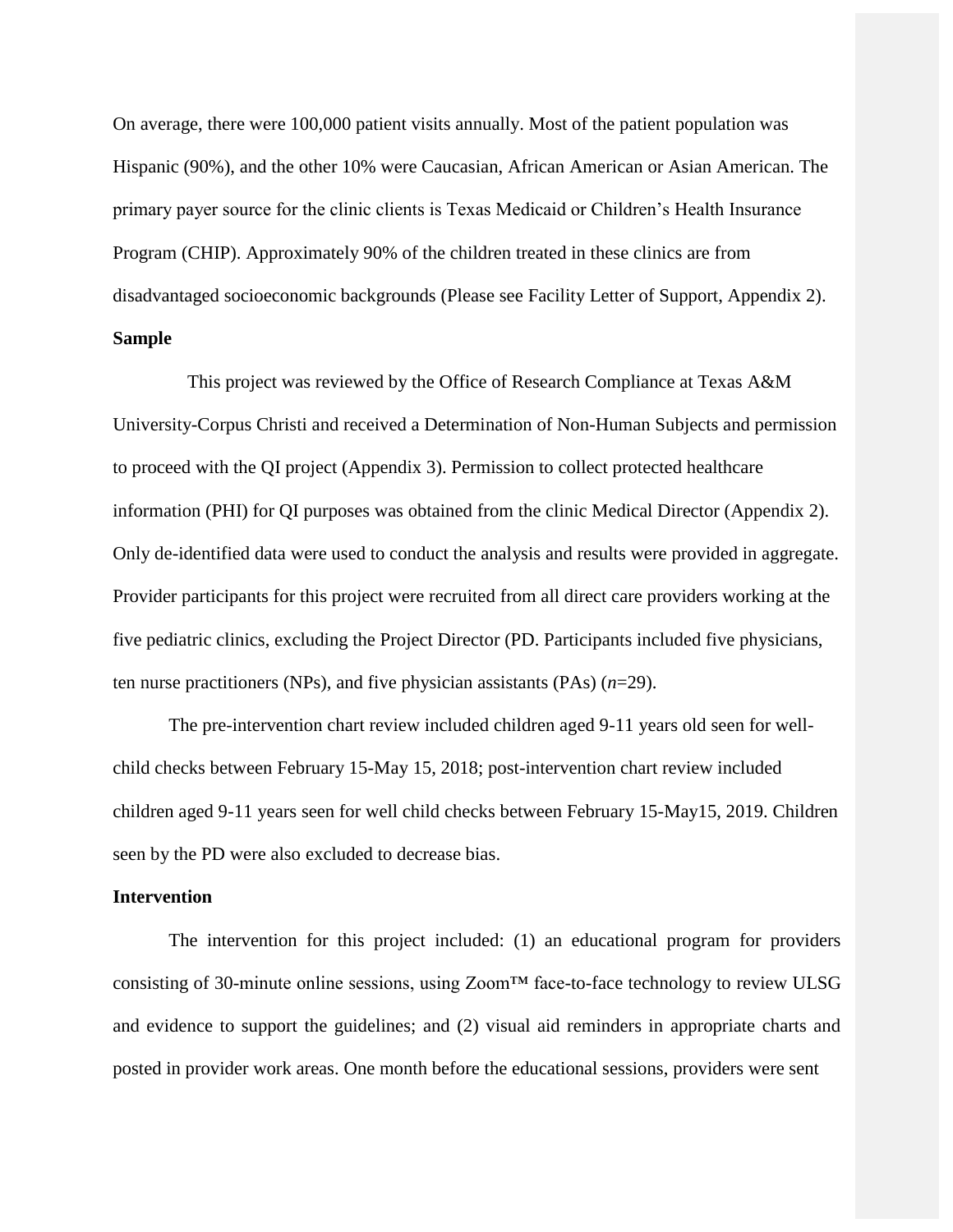emails identifying dates and times for each of two sessions. Additional reminder emails, as well as electronic calendar invitations were sent to providers two weeks before each online session. The educational sessions were also recorded and available to providers to view on their own time if unable to attend the scheduled sessions. The educational sessions consisted of a review of ULSG, self-perception of current screening practices per the pre-intervention survey, and actual screening practices per the pre-intervention chart review.

Education also included discussion of the clinics' existing tools to remind providers to counsel patients on healthy behaviors (check box) and the availability of community resources relative to dyslipidemia (new dietary consult available). In addition, providers were informed of new visual aid reminders added as part of the QI project. These included: (1) Current ULSG recommendations by age group on laminated flyers placed in the providers' workstation (Appendix 4); (2) chart reminders added to all patients visiting the clinic between the ages of  $9 -$ 11 years in the form of a laminated tab (Appendix 5) reminding providers this patient needed a lipid screen; (3) a stamp or sticker the (Appendix 6) provider could place on the lab result or in their well-child visit documentation, which included a script to assist non-providers in communicating a uniform message to patients on healthy behaviors when labs indicated dyslipidemia and assisted providers to include more detailed counseling documentation.

#### <span id="page-14-0"></span>**Data Collection**

To begin the project and recruit providers, in January 2019 all providers were sent an introductory email. A second email was sent one week later with additional explanation and a link to the pre-intervention provider survey (Appendix 7). A reminder email was sent to all providers one week later to encourage completion of the pre-intervention survey.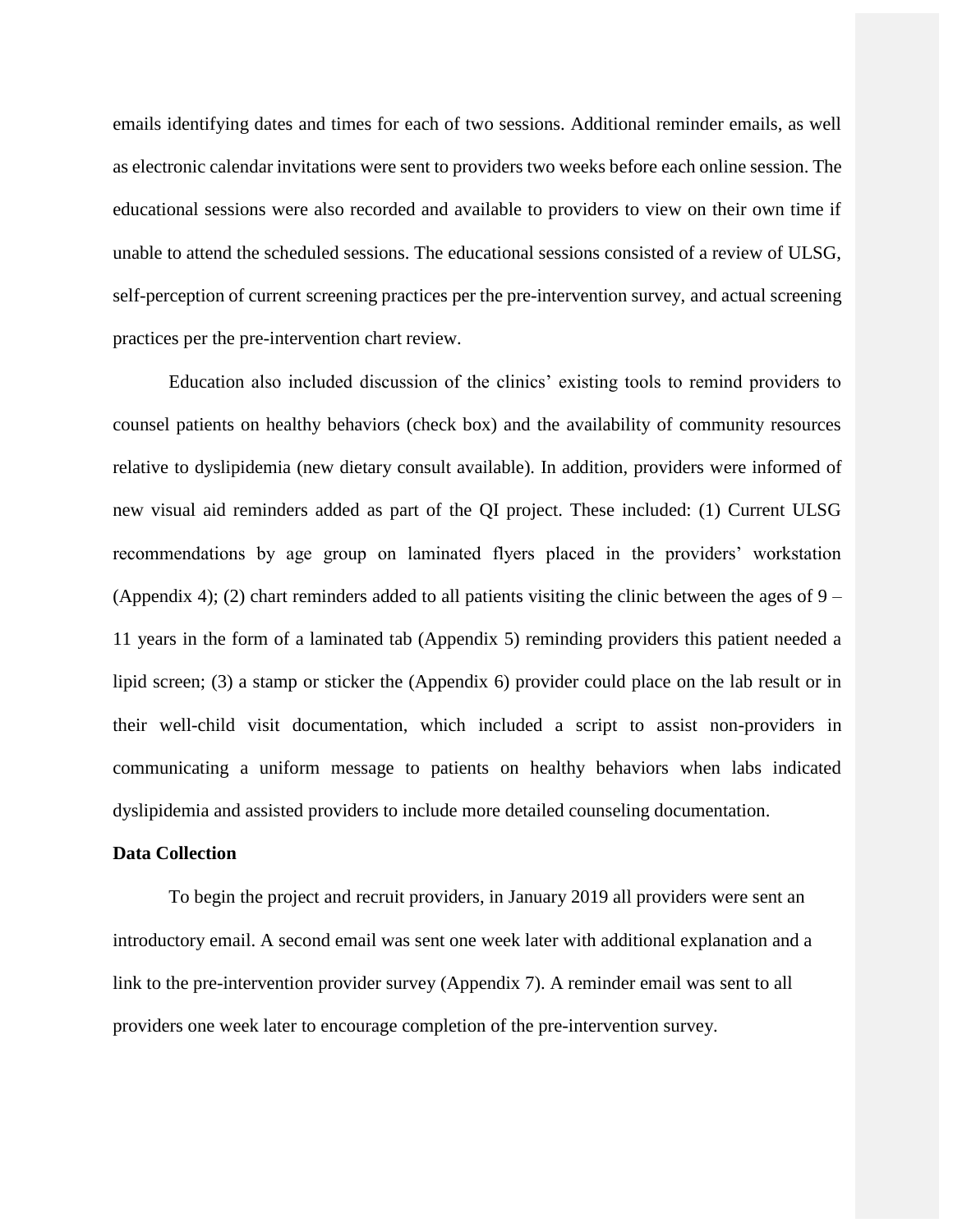A three-month pre-intervention chart review from February 15-May 15, 2018, and a 3-month post-intervention chart review from February 15-May15, 2019 was completed for children who presented to the clinic for a 9-11-year-old well-child visit. Data collected from the medical record included multiple points such as demographic variables, growth parameters, lipid-related laboratory results, and patient education/counseling/follow-up documentation (See Appendix 6.) Three months post-education session, providers were sent an email to complete the postintervention provider survey. An additional reminder email was sent to all providers one week later to encourage completion of the post provider survey.

#### <span id="page-15-0"></span>**Measurement Tools**

Direct care providers in the pediatric clinic were given an anonymous survey, pre- and post-intervention. This survey, a provider survey used by Stipelman, Young, Hemond, Brown, and Mihalopolous (2017), consisted of six questions including: current practice, credentials, years in practice, familiarity with ULSG, ordering methods of lipid profiles or total cholesterol levels, and comfort level with evaluating and/or managing children with abnormal lipid levels. Questions were all multiple choice and two questions provided the opportunity for brief write-in responses. Once completed, all information obtained was used to identify knowledge gaps on ULSG. This survey was sent to 316 physicians previously as part of the Stipelman et al., study. Reliability and validity of this tool have not been established. No other tools were found in the literature to obtain ULSG practice information.

#### <span id="page-15-1"></span>**Data Management**

All patient charts reviewed were assigned an alphanumeric code based on patient's last name and clinical location. Data collected did not include any personal identifiable information.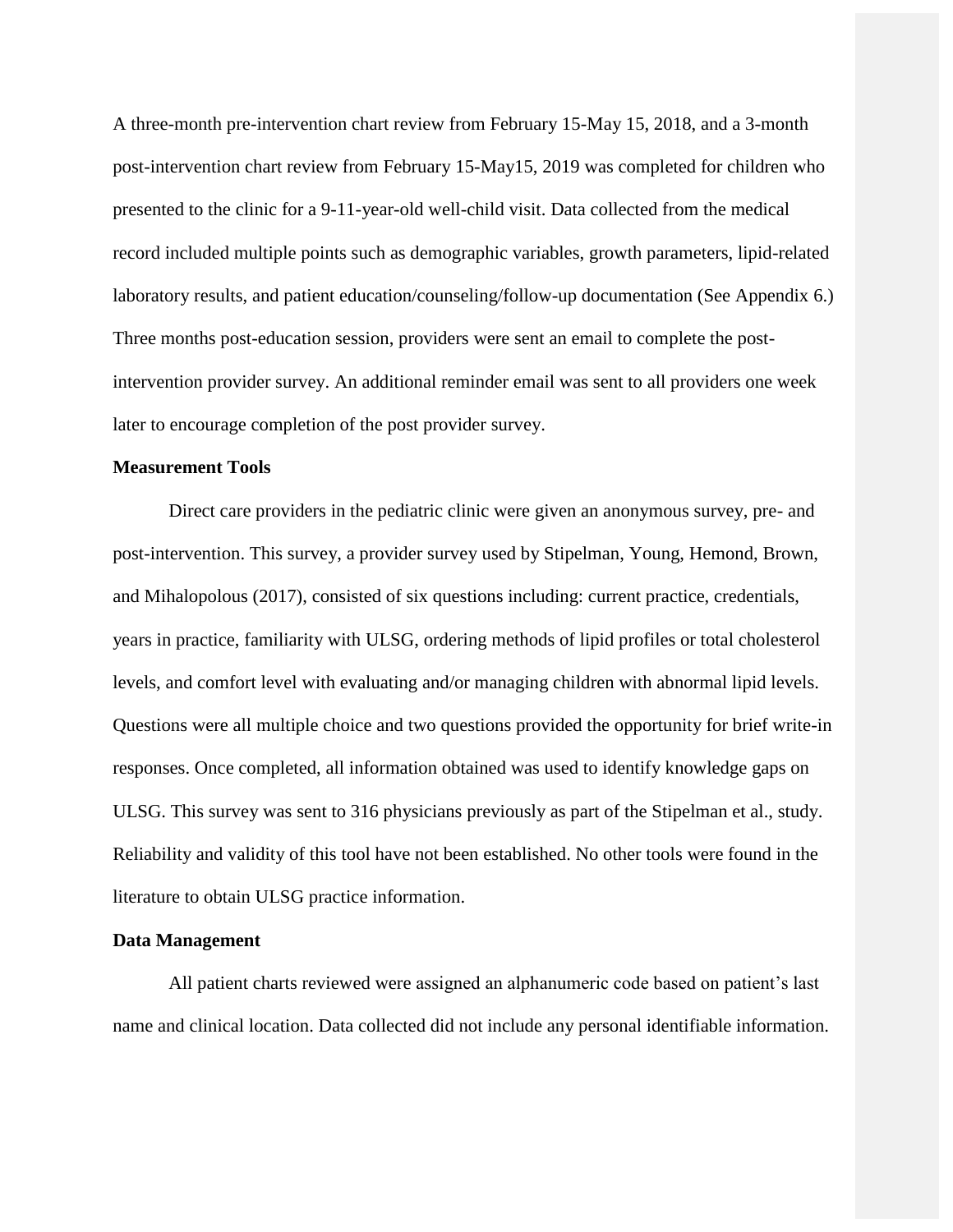Data collected was only reported in aggregate. All information collected was stored on an encrypted, password-protected computer, to which only the PD had access.

#### **Data Analysis**

Survey responses pre- and post-intervention were compared using descriptive statistics. Pre-intervention responses were used to enhance the discussion in the education sessions. Medical record review demographic data was analyzed using descriptive statistics. Chi-square analysis was used to determine whether there was a significant increase in the number of children receiving ULS (i.e. lipid panel including total cholesterol, triglycerides, HDL, and LDL levels ordered) pre-intervention when compared to post-intervention. Descriptive statistics were used to compare dietary and physical activity counseling/education documentation by providers pre and post-intervention.

#### **Evaluation Framework**

<span id="page-16-0"></span>This QI project was evaluated using the Plan, Do, Study, Act (PDSA) Model (Appendix H). This starts with developing a plan to test the change (Plan), carrying of the shift (Do), observing and learning from the consequences (Study) and determining what modifications should be made (Act) (Institute of for Healthcare Improvement [IHI], 2018). During the plan phase providers were given the pre-survey identifying baseline knowledge of universal lipid screening as well as current practice and attitudes related to evaluation, management, and follow-up. Data was collected, and the change was implemented. Providers were then given education on universal lipid screening guidelines as well as treatment recommendation and resources for patients and their families. During the study phase, charts were reviewed post-intervention. During the Act phase, potential changes to the education sessions were considered during the review of the project. See Appendix 9 for a visual depiction of this process.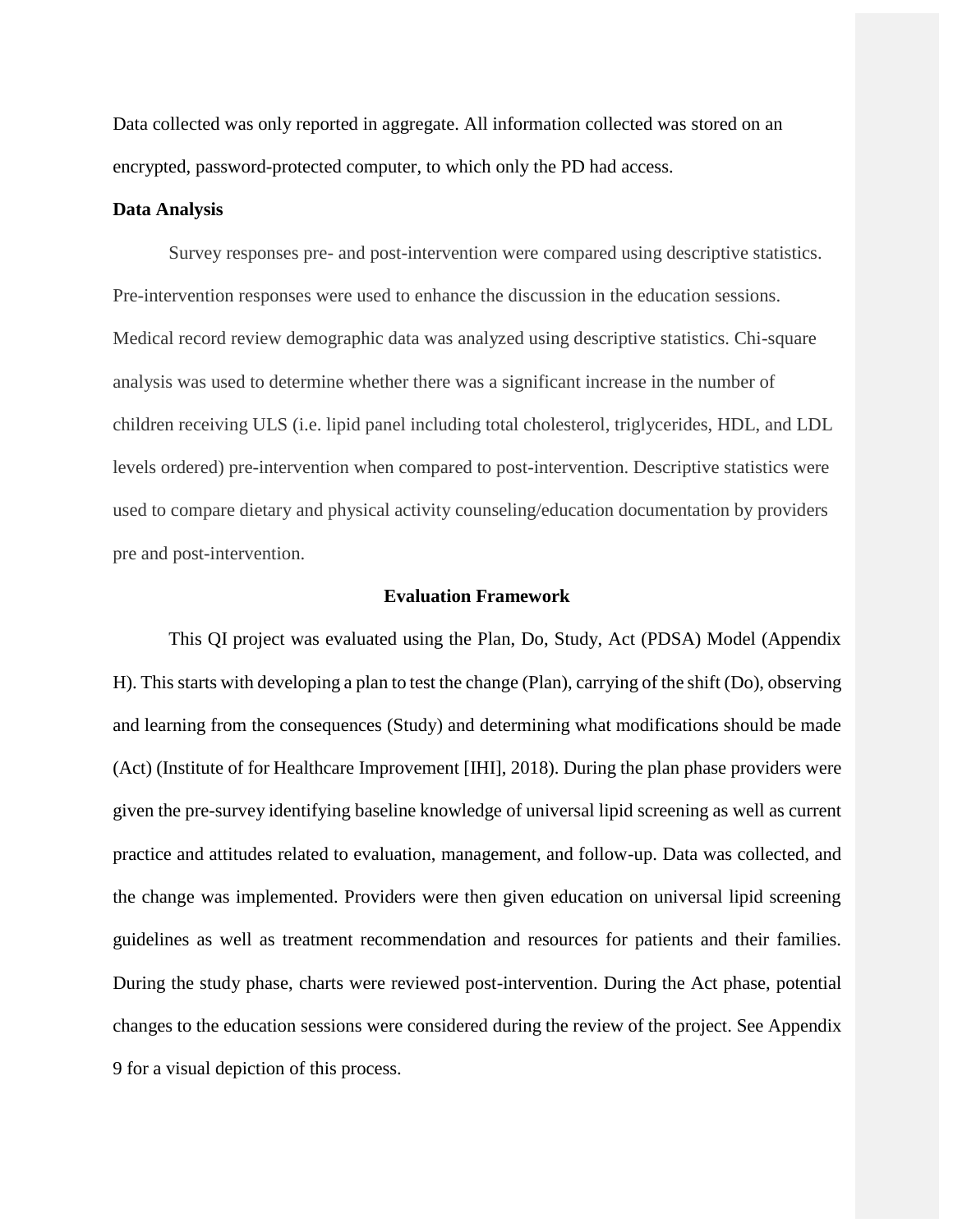#### **Results**

<span id="page-17-0"></span>Of 29 direct care providers surveyed, 26 (89%) completed the pre-intervention survey, and 24 (82%) completed the post-intervention survey. The providers who completed the preintervention survey included three physicians (11.5%), six pediatric nurse practitioners (38.5%), ten family nurse practitioners (23.1%) and seven physician assistants (26.9%). Their mean years of practice experience was 10.9 years, with a range of 6 months to 37 years. Please see demographic chart for providers in Table 1. The pre-intervention chart review included the records of 911 children and post-intervention included 1045 children. Please see the demographic table in Table 9 for complete demographic comparisons between the pre- and postintervention children's records reviewed.

Provider surveys measuring perceptions of provider ULSG practice revealed most providers stated they were aware of the ULSG and tried to follow them both pre-intervention 88.5% and post-intervention 91.7%. The majority of providers stated they ordered lipid screening on all children pre-intervention (73.1%) and post-intervention (79.2%). In assessing management of children with abnormal lipid screening pre-intervention, 38.4% of providers stated they would manage the child themselves and 58.3% reported the same, post-intervention. Most providers reported they were "somewhat comfortable" with evaluating abnormal lipid screening pre-intervention 58.33% while post intervention, the majority (62.5%) reported they were "very comfortable". Please see Table 2 and 3 for a graphic representation of provider responses pre-intervention compared to post-intervention.

Pre-intervention chart review results showed provider documentation of diet and activity education 89% of the time. This education was in the form of a check box on the well child examination form. Post-intervention chart review results showed provider documentation of diet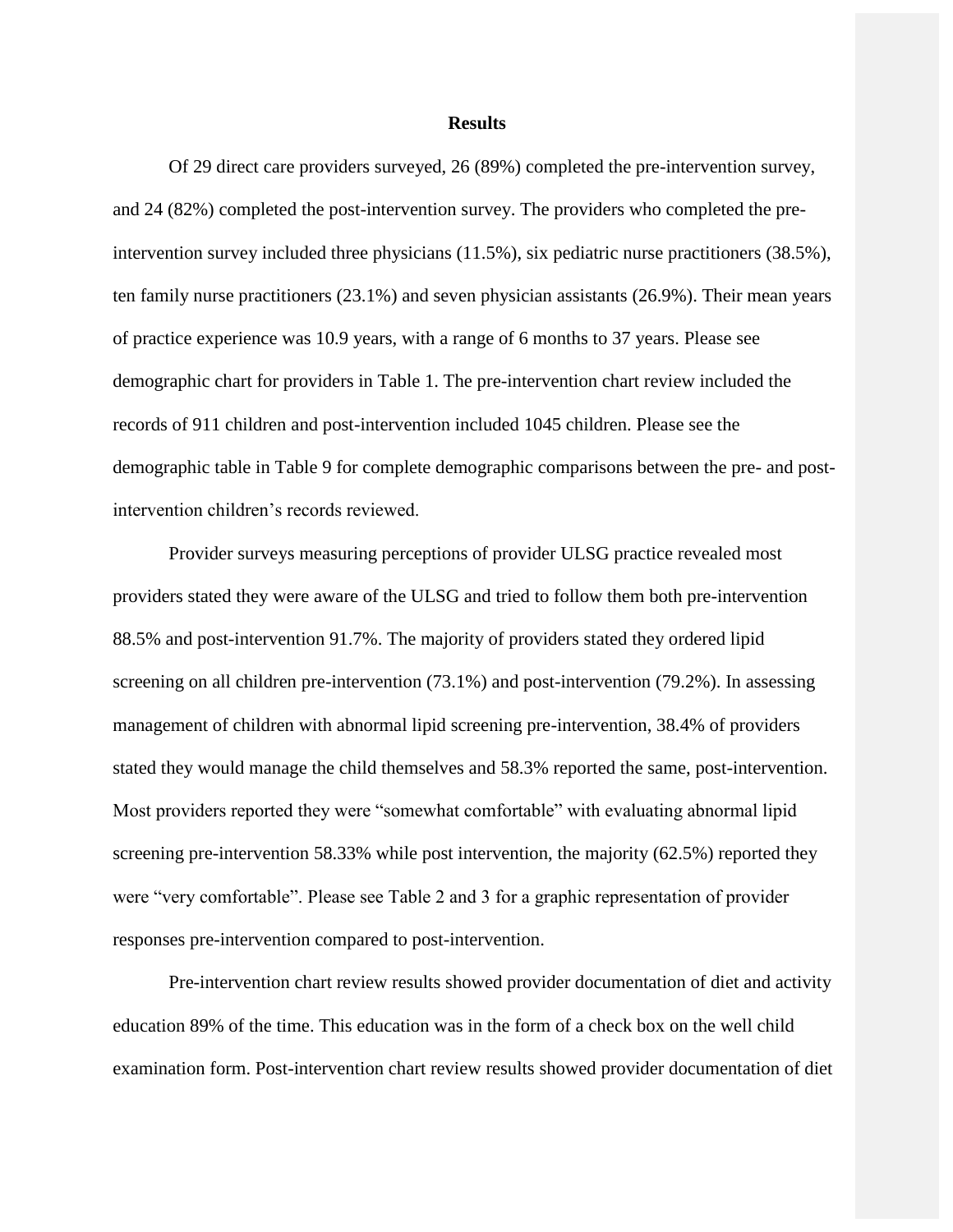and activity education 99%, 99%, and 99% at 1-month, 2-month and 3-month respectively. Postintervention education was documented using a scripted tool (stamp/sticker). Please see Table 5 and 6 for a graphic representation of these results.

Retrospective chart review results comparing the number of children who received ULS pre-intervention to the number who received ULS post-intervention revealed a statistically significant difference in appropriate lipid screening across time intervals:  $\chi^2$  (3) =74.79, *p*=.000, *V=.196,* indicative of a small effect size. Within this model, about 70% of participants received appropriate screening compared to 85%, 86%, and 89% at 1-month, 2-month and 3-month respectively. See Appendix Table 6,7, & 8 for graphic representation.

#### **Discussion**

<span id="page-18-0"></span>The provider survey results identified the importance of an assessment tool to measure baseline education on ULSG. Providers' knowledge and utilization of ULSG increased postintervention. The number of children screened increased with statistical as well as clinical significance. Similarly, to the results from Kern et al., (2017), creation and implementation of a provider education program increased completion of ULS according to the guidelines. Utilization of Lewin's Change Theory as well as The Plan, Do, Study, Act model for implementation were successful in helping this team make the necessary changes and continue the QI process.

The budget for this QI project was \$1,200, which included the clinic's cost to block provider schedules to complete the education session, handouts for the educational sessions, and printing chart reminder cards and visual aids. This will be an ongoing cost for the clinic six months after diagnosis. These education sessions and follow-up appointments have an expected revenue of \$56,400 annually.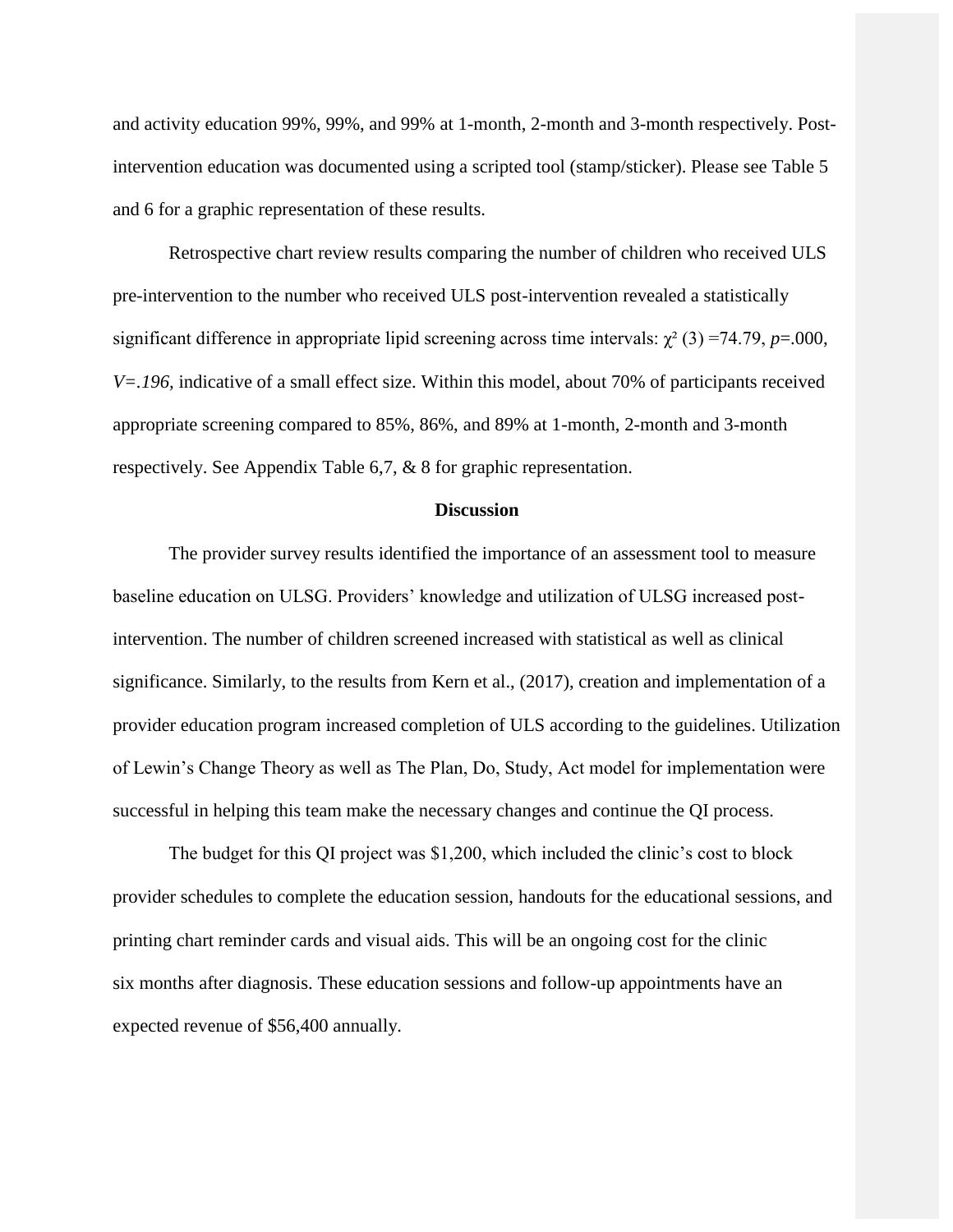Results from this QI project support that provider education increased knowledge base, comfort levels and screening practices of pediatric providers in this central Texas clinic. To continue the QI initiative, chart reviews will need to be completed quarterly to monitor ongoing screening practices. On-going education for providers will need to be implemented to sustain and increase screening results.

#### <span id="page-19-0"></span>**Limitations**

This QI project had some limitations. Some parents (n=66) opted to refuse screening for a variety of reasons including time scheduling and personal choice. Three of the 29 providers did not participate in the education session, but their charts were part of the retrospective chart review, making it difficult to determine what impact, if any, this had on the results. Another limitation was that the Stipelman survey tool used does not have established validity or reliability.

#### **Conclusions**

<span id="page-19-1"></span>ULSG guidelines remain highly debated; as many providers believe dyslipidemia screening in children is unnecessary. However, children who were considered low-risk are being identified as having dyslipidemia. Studies have shown healthcare providers are inconsistently following current recommendations for ULS. Creation and implementation of this provider focused education program helped this clinic bridge knowledge gaps as well as helped providers become familiar with current recommendations. This increased knowledge led to increased compliance with screening recommendations from 70 to 89%. Children educated using an education and physical activity script allowed for consistency in the information given. If more children are identified with a diagnosis of dyslipidemia, early interventions can be put in place to decrease morbidity and mortality related to dyslipidemia.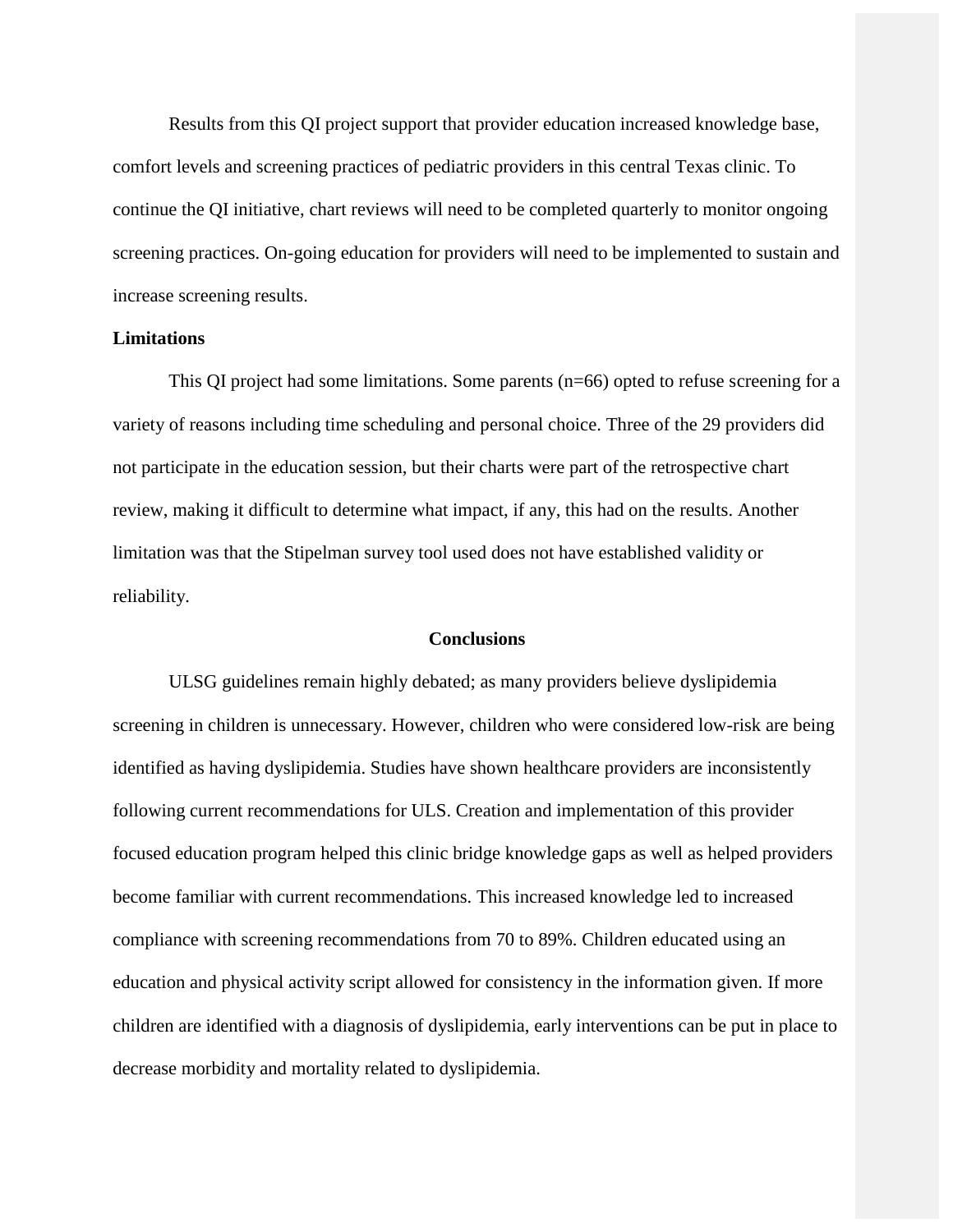# **Funding**

Carousel Pediatrics did not provide funding for this QI project. Institutional support allowed participants to complete the survey and educational session during providers'scheduled workday.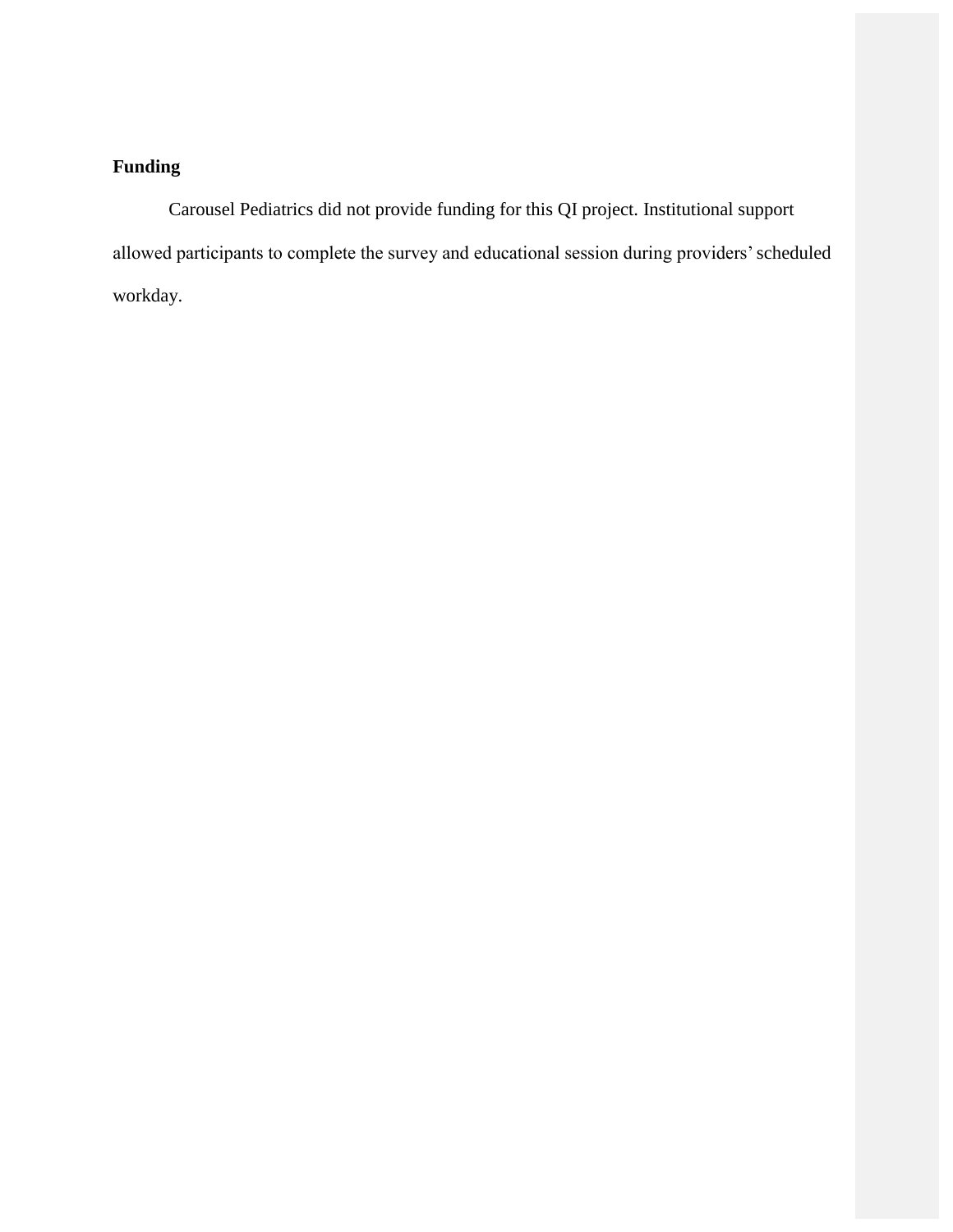#### REFERENCES

- Centers for Disease Control and Prevention (2018). Childhood obesity facts. Retrieved from h[ttps://www.cdc.gov/obesity/data/childhood.html](http://www.cdc.gov/obesity/data/childhood.html)
- Chahal, N., Wong, H., Manlhiot, C., & McCrindle, B.W. (2014). Education for lifestylebased management of hyperlipidemia in children enhanced by a collaborative approach. *Journal of Clinical Lipidology,8*(2), 187-193. doi:10.1016/j.jacl.2013.12.002.
- Cook, S. & Kavney, R. (2011). Dyslipidemia and pediatric obesity*. Pediatric Clinics of North America, 58* (6), doi:10.1016/j.pcl,2011.09.033
- Daniels, S.(2015). Pediatric guidelines for dyslipidemia. *Journal of Clinical Lipidology, 9,*5-10, https://doi.org/10.1016/j.jacl.2015.03.105
- de Ferranti, S., Rodday, A., Parsons, S., Cull, W., O'Connor, K., Daniels, S.& Leslie, L. (2017). Cholesterols screening and treatment practices and preferences: A survey of United States pediatricians. *The Journal of Pediatrics, 185*, 99-105., https://doi.org/10.1016/j.jpeds.2016.12.078
- Dixon, D.B., Kornblum, A.P., Steffen, L.M., Zhou, X., & Steniberger, J. (2014). Implementation of lipid screening guidelines in children by primary pediatric providers. *The Journal of Pediatrics, 164*(3), 572-576.doi https://doi.org/10.1016/j.jpeds.2013.10.027
- Indeed.Com (2018) Dietician Salary in Austin Texas h[ttps://www.indeed.com/salaries/Dietitian-](http://www.indeed.com/salaries/Dietitian-) Salaries, -Austin-TX.

John, C., & Neal, W. (2012). Screening children for hyperlipidemia by primary care physicians in West Virginia. *West Virginia Medical Journal 108, 3*,30-34 [doi:http://link.galegroup.com.manowar.tamucc.edu/apps/doc/A288627721/HRCA?u=txs](http://link.galegroup.com.manowar.tamucc.edu/apps/doc/A288627721/HRCA?u=txs) hracd2566&sid=HRCA&xid=ef19a6f6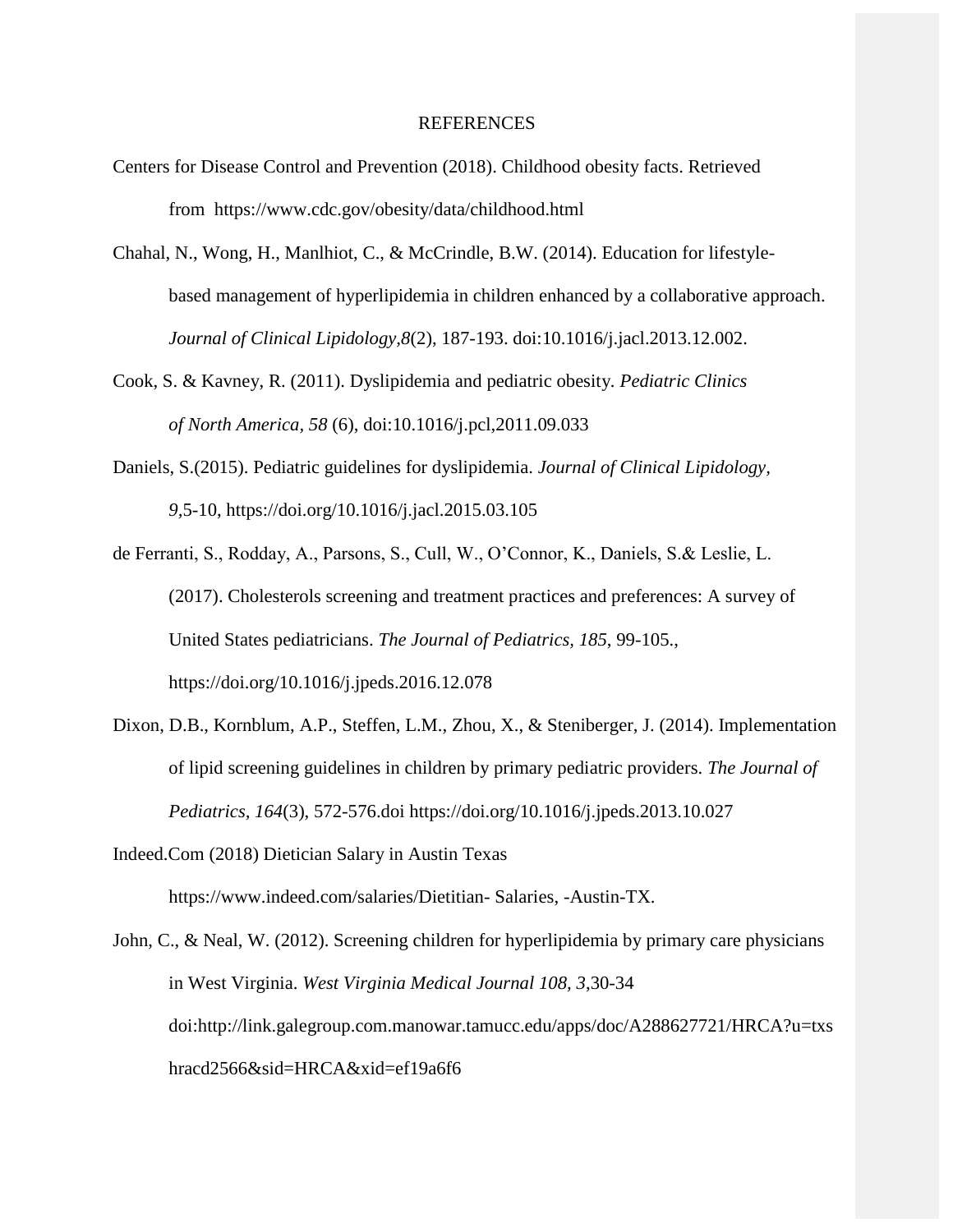Kern, L., Crow, J., Williams, C., Boies, E., Gahagan, S., & Rhee, Kyung. (2017). Increasing universal lipid screening among 9-11-year-old children through a quality improvement initiative. *Clinical Pediatrics, 56*(7), 640-647. doi: 10.1177/00099228166976.

Kritsonis, A. (2005). Comparison of change theories. *International Journal of Scholarly Academic Intellectual Diversity, 8(*1), 124-126.

Margolis, K., Greenspan, L., Trower, N., Daley, M., Daniels, S., Lo, J., Kharbanda, E., … O'Connor, P. (2014). Lipid screening in children and adolescents in community practice: 2007-2010. *Cardiovascular Quality Outcomes, 54*, (2), 720- 724doi:10.17177/0009922814548839

National Heart, Lung and Blood Institute (2012). Expert panel on integrated guidelines for cardiovascular health and risk reduction in children and adolescents: Summary Report. Retrieved [from:http://www.nhlbi.nig.gov-health](http://www.nhlbi.nig.gov-health-/)pro/guideines/current/cardiovascular-health0pedaitrci-guideliens/summary/#chapter9

Stipelman, C., Young, P., Hemond. J., Brown, L & Mihalopolus, N. (2017) Dyslipidemia screening of 9-11-year olds at well child visits by Utah pediatricians. Clinical Pediatrics,56 (14), 1286-1290 doi:10.1177/00009922816684601

- Texas Health and Human Services (2017). THSteps Medical Checkup Periodicity Schedule for Infants, Children, and Adolescents. Retrieved from [http://www.dshs.texas.gov /](http://www.dshs.texas.gov/)thsteps/providers.html.
- Turner, S. (2014). I in 3 kids have high cholesterol: Heart disease is top cause of death globally. International Business Times. Retriev[ed from: http://www.ibtimes.com/1-3](http://www.ibtimes.com/1-3) kids-have-high-cholesterol-heart-disease-top-cause-death-globally-video-1565686.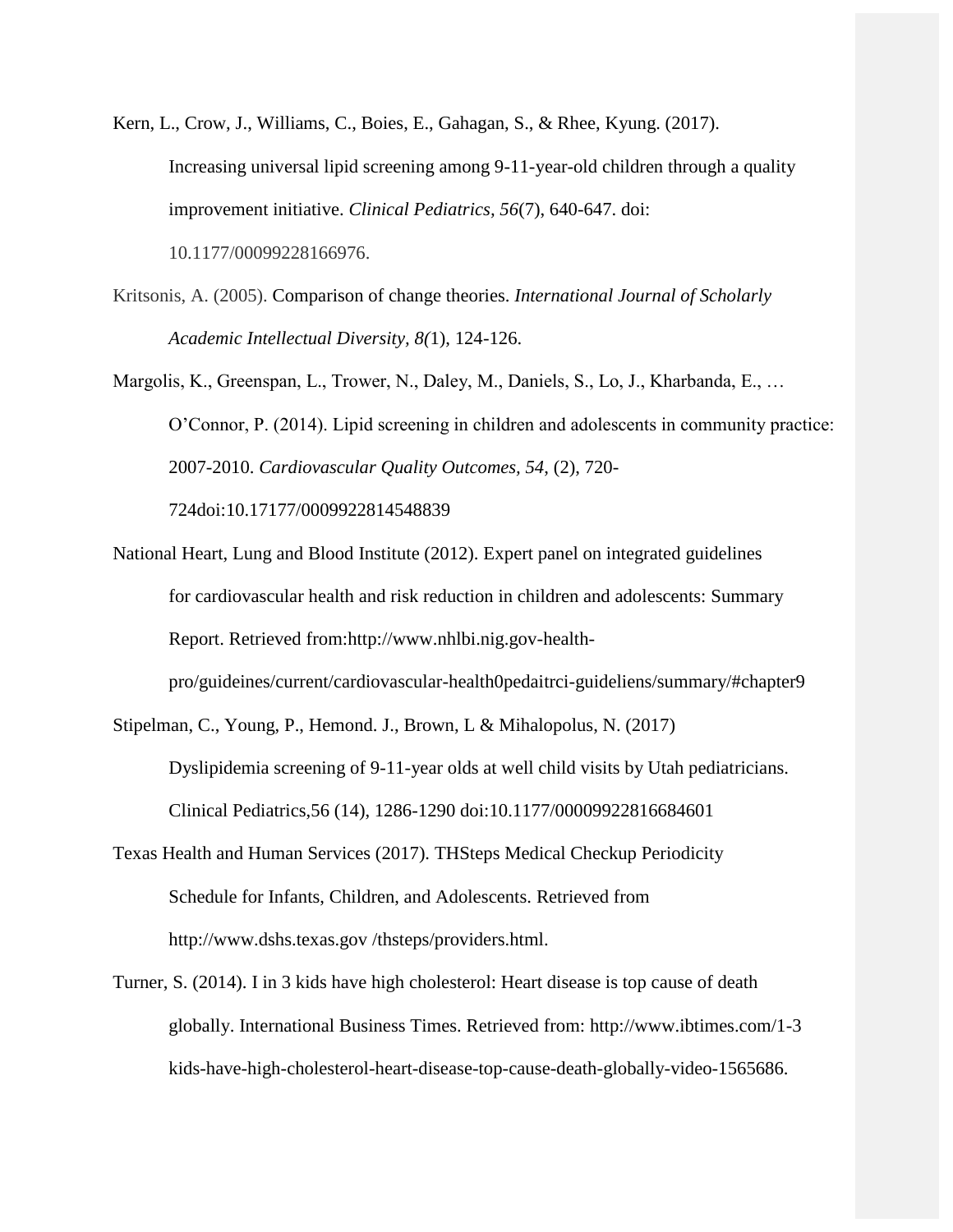US Preventative Task Force. (2016). Screening for lipid disorders in children and adolescents: US preventative services task force recommendation statement. *The Journal of The American Medical Association, 316*, (6), 625-633.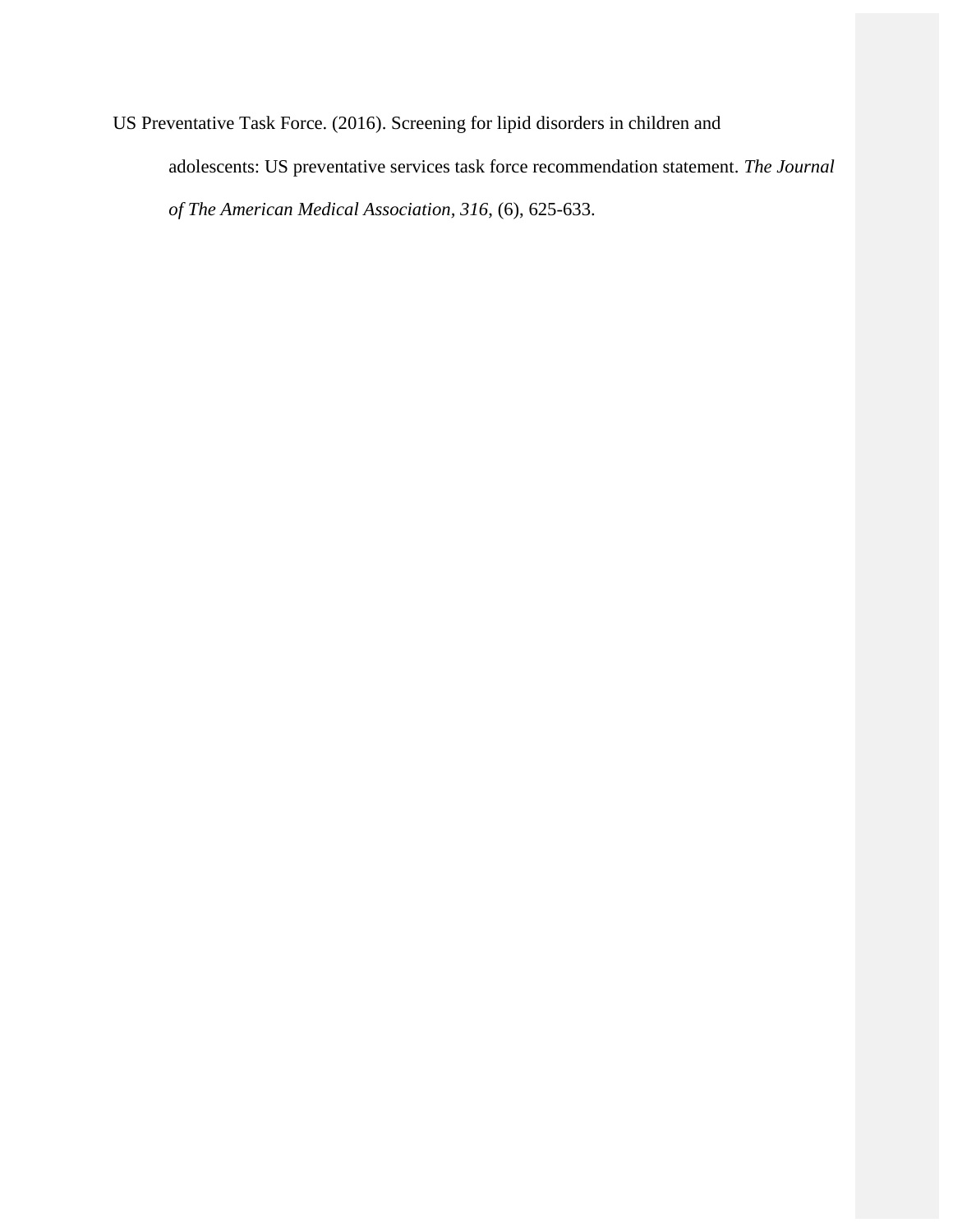# **LIST OF APPENDICES**

| <b>APPENDIX</b>                                      | <b>PAGE</b> |
|------------------------------------------------------|-------------|
|                                                      |             |
|                                                      |             |
|                                                      |             |
| $APPENDIX 4: P_{ROVIDER} V_{ISUAL} A_{ID \dots}$     |             |
|                                                      |             |
| APPENDIX 6: DIET AND PHYSICAL ACTIVITY CHART STICKER |             |
|                                                      |             |
| $APPENDIX 8: D_{ATA}C_{OLECTION}T_{OOD}$             |             |
|                                                      |             |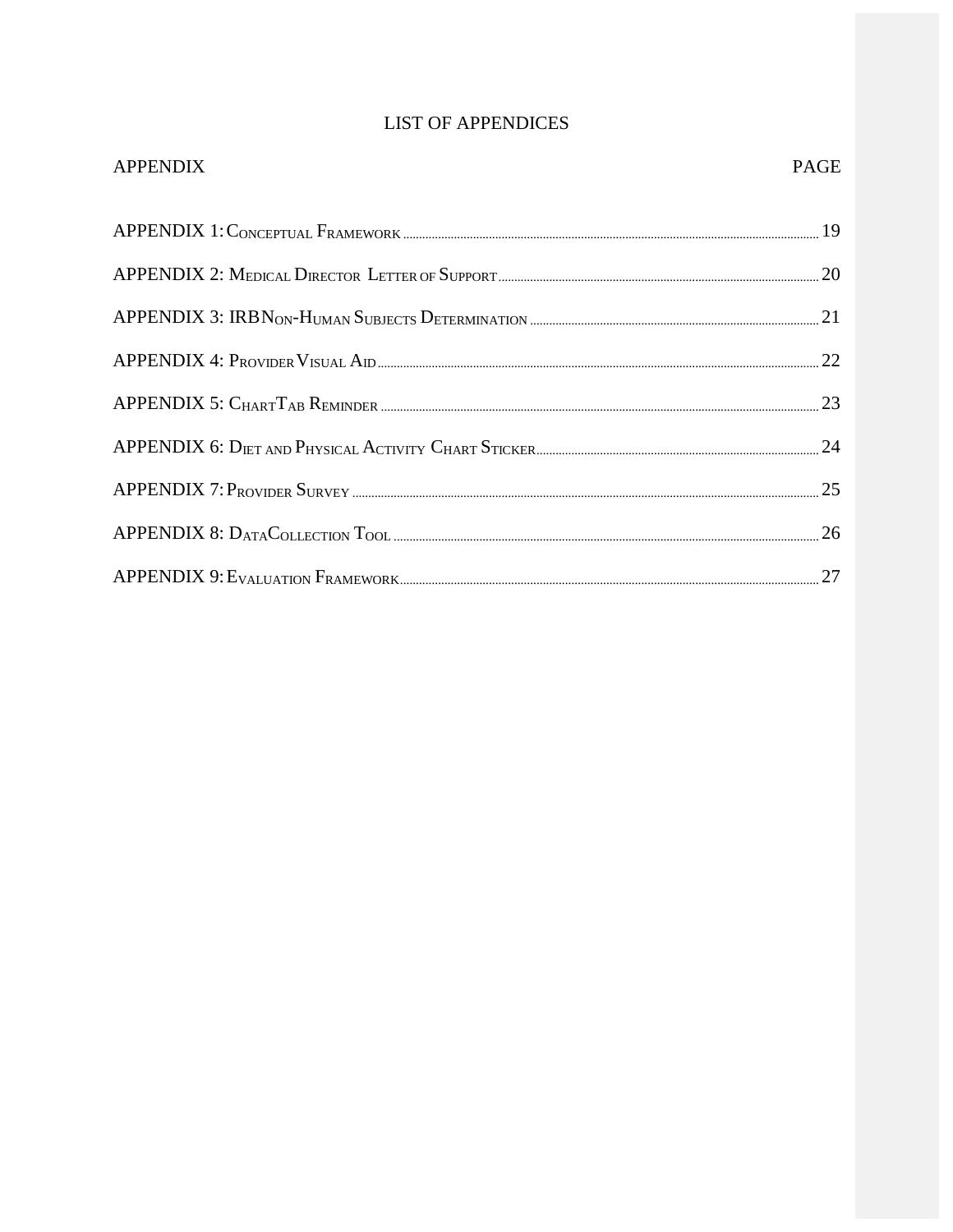APPENDIX 1: Conceptual Framework

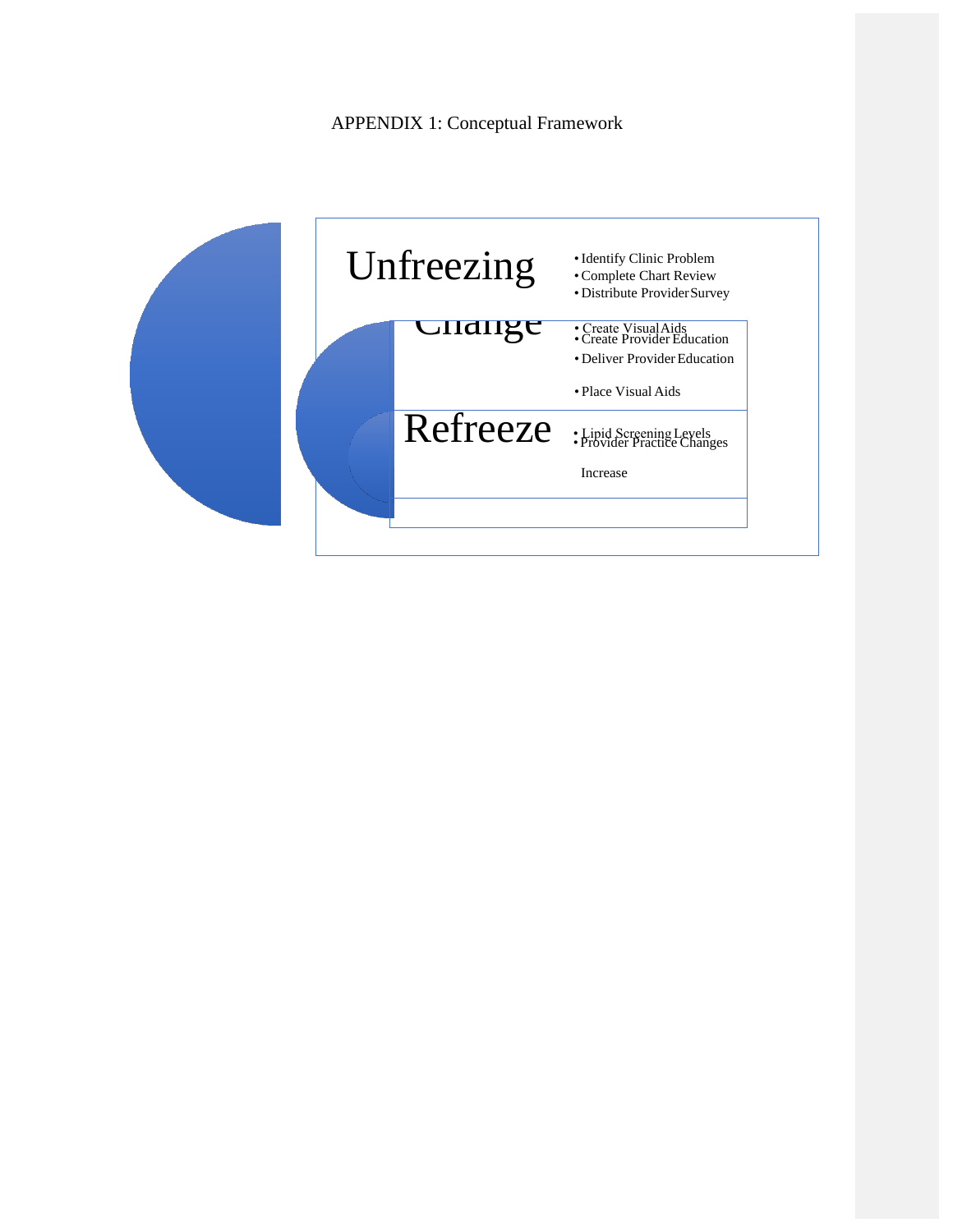#### APPENDIX 2: Medical Director Letter of Support

October 11, 2018

Dr. Yolanda Keys Associate Dean for Academic Programs College of Nursing and Health Sciences Texas A&M University - Corpus Christi 6300 Ocean Drive Corpus Christi, TX 78412

Dear Dr. Keys,

The purpose of this letter is to provide Stephanie Patel, a Doctor of Nursing Practice student at Texas A&M University College of Nursing and Health Sciences, support in conducting a quality improvement project at Carousel Pediatrics. The project, Improving Pediatric Dyslipidemia Screening Processes in a Primary Care Clinic entails surveying current medical providers about their current Universal Lipid Screening Process, delivering an education program to medical staff, completing per and post intervention chart reviews.

The purpose of this project is to improving screening processes for Universal Lipid Screening. Carousel Pediatrics was selected for this project because a need in consistence with Universal Lipid Screening was identified. Stephanie Patel is employed at this institution and has an interest in improving care at this facility.

I, Dr. Glen Wood, Medical Director at Carousel Pediatrics, do hereby fully support Stephanie Patel in the conduct of this quality improvement project, Improving Pediatric Dyslipidemia Screening Processes in a Primary Care Clinic Improving Pediatric Dyslipidemia Screening Processes in a Primary Care Clinic at Carousel Pediatrics.

Sincerely,

 $\omega$ sof

Dr. Glenn Wood, Medical Director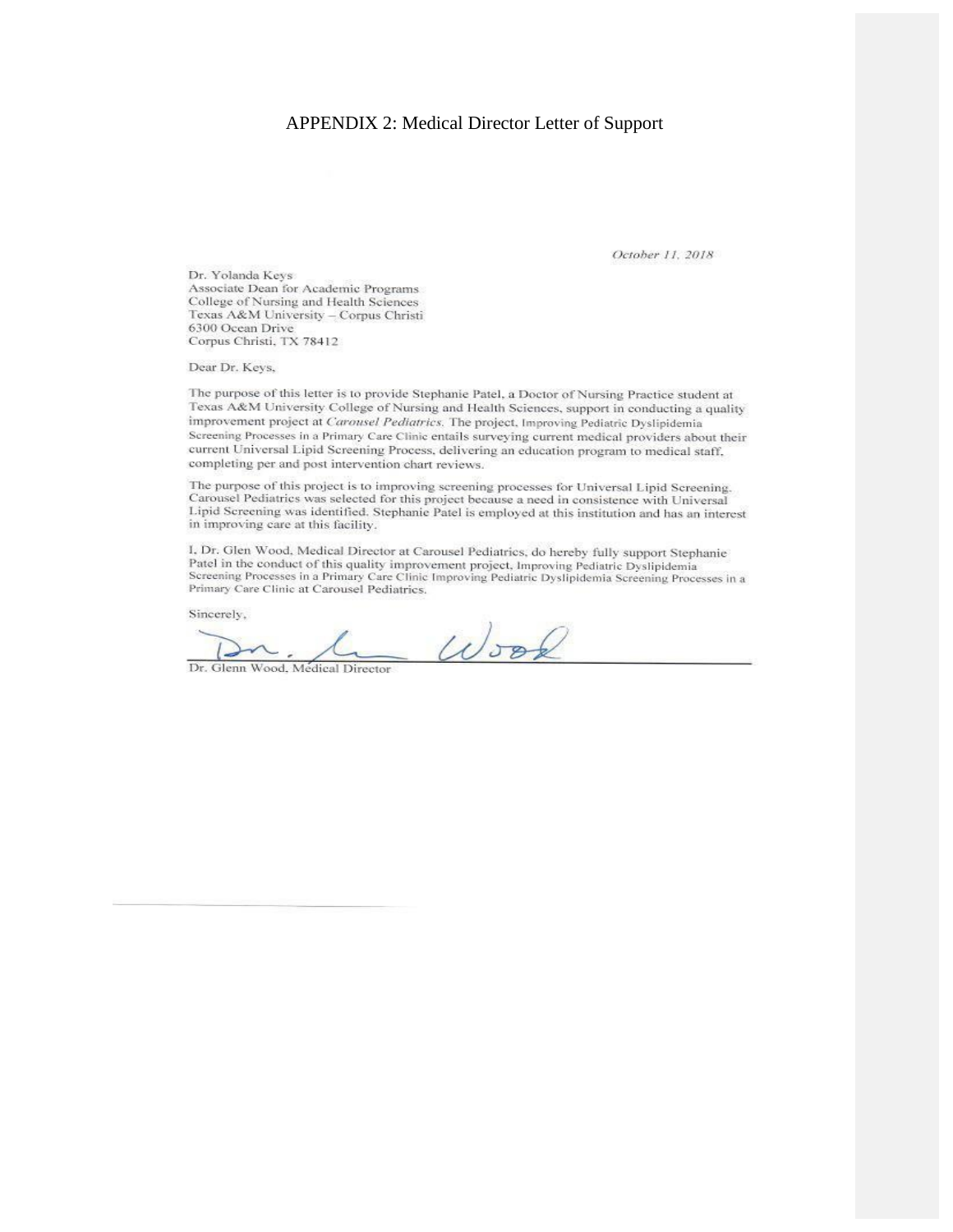### APPENDIX 3: IRB Non-Human Subjects Determination



**OFFICE OF RESEARCH COMPLIANCE** Division of Research, Commercialization and Outreach 6300OCEANDRIVE,UNIT5844 CORPUS CHRISTI, TEXAS78412 O 361.825.2497

Human Subjects Protection Program DATE: January 2, 2019 Institutional Review Board TO: Jessica Peck, Nursing and Health Sciences CC: Stephanie Patel, Student FROM: Office of Research Compliance SUBJECT: Not Human Subjects Determination

Activities meeting the DHHS definition of research or the FDA definition of clinical investigation and involves one or more human subjects are subject to IRB review and approval.

On January 2, 2019, the Texas A&M University-Corpus Christi Institutional Review Board reviewed the following submission:

|                              | Type of Review:   Not Human Subjects Determination                                             |
|------------------------------|------------------------------------------------------------------------------------------------|
|                              | Title:   Improving Pediatric Dyslipidemia Screening and Follow Up in<br>Pediatric Primary Care |
| Project Lead:   Jessica Peck |                                                                                                |
|                              | <b>IRB ID: 1 NHS 53-18</b>                                                                     |
| <b>Funding Source:</b>       | None                                                                                           |
| Documents Reviewed:          | Patel Form Not Human Subjects Research Request                                                 |
|                              | Template Quality Improvement Project (Patel 12-20-18)                                          |

Texas A&M University-Corpus Christi Office of Research Compliance determined that the proposed activity does not meet the DHHS definition of research or the FDA definition of a clinical investigation.

Therefore, **this project does not require IRB approval**. You may proceed with this project.

This determination applies only to the activities described in the documents reviewed. **Any planned changes require submission to the IRB to ensure that the research continues to meet criteria for a non-human subject research determination.**

Please do not hesitate to contact me with any questions a[t irb@tamucc.edu or 3](mailto:irb@tamucc.eduor)61-825-2497.

Respectfully,

Digitally signed by Rebecca Rebecca Ballard, Ballard, JD, MA, CIP

JD, MA, CIP

Date: 2019.01.02 10:52:53

Rebecca Ballard, JD, MA, CIP Director, Research Compliance Division of Research, Commercialization and Outreach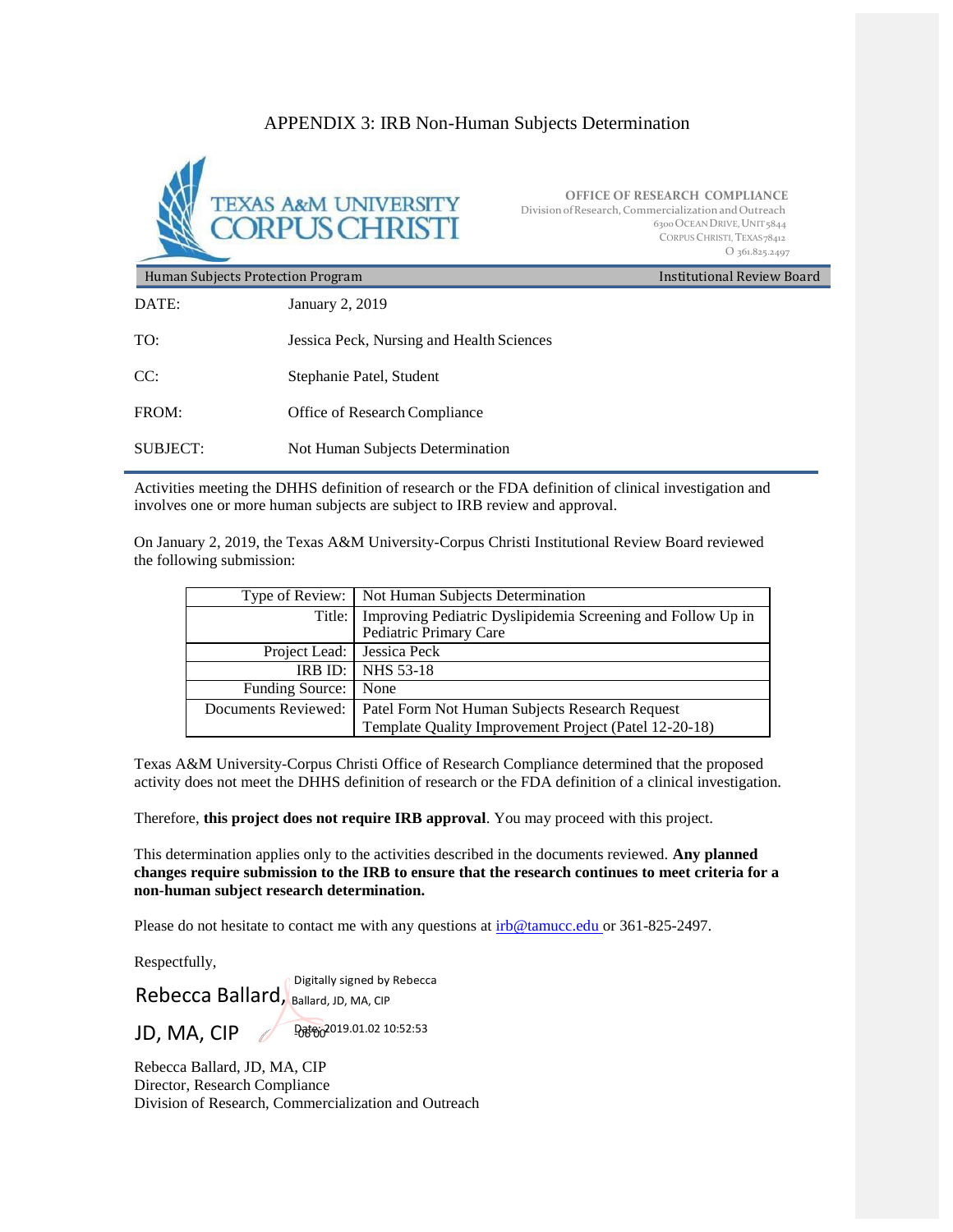#### APPENDIX 4: Provider Visual Aid

#### **Lipid Screening in Children and Adolescents**

Ischemic cardiovascular disease (CVD), including coronary heart disease and stroke, is characterized by reduced blood flow to the heart. It is the most common cause of mortality in the world. With rising rates of obesity, type 2 diabetes, atherosclerosis and other known risk factors for CVD, it is increasingly important to identify at-risk populations to prevent the development of future CVD events with effective management.

In 2011, the National Heart, Lung, and Blood Institute (NHLBI) Expert Panel published updated guidelines for cardiovascular health and CVD risk reduction in youth. One of the main points of these guidelines is the strong recommendation for universal lipid screening for patients who are between 9 and 11 years of age and a second universal screening is performed between 17 and 21 years of age.

However, targeted (selective) screening should be done starting at age 2 years old if the patient has established risk factors, including:

- · Parent with known dyslipidemia
- · Family history of early CVD
- Hypertension
- Obesity
- · Tobacco use
- Diabetes (type 1 and type 2)
- · Kidney disease
- · Heart transplant
- · Kawasaki disease
- · Chronic inflammatory disease
- $\cdot$  HIV
- Nephrotic syndrome



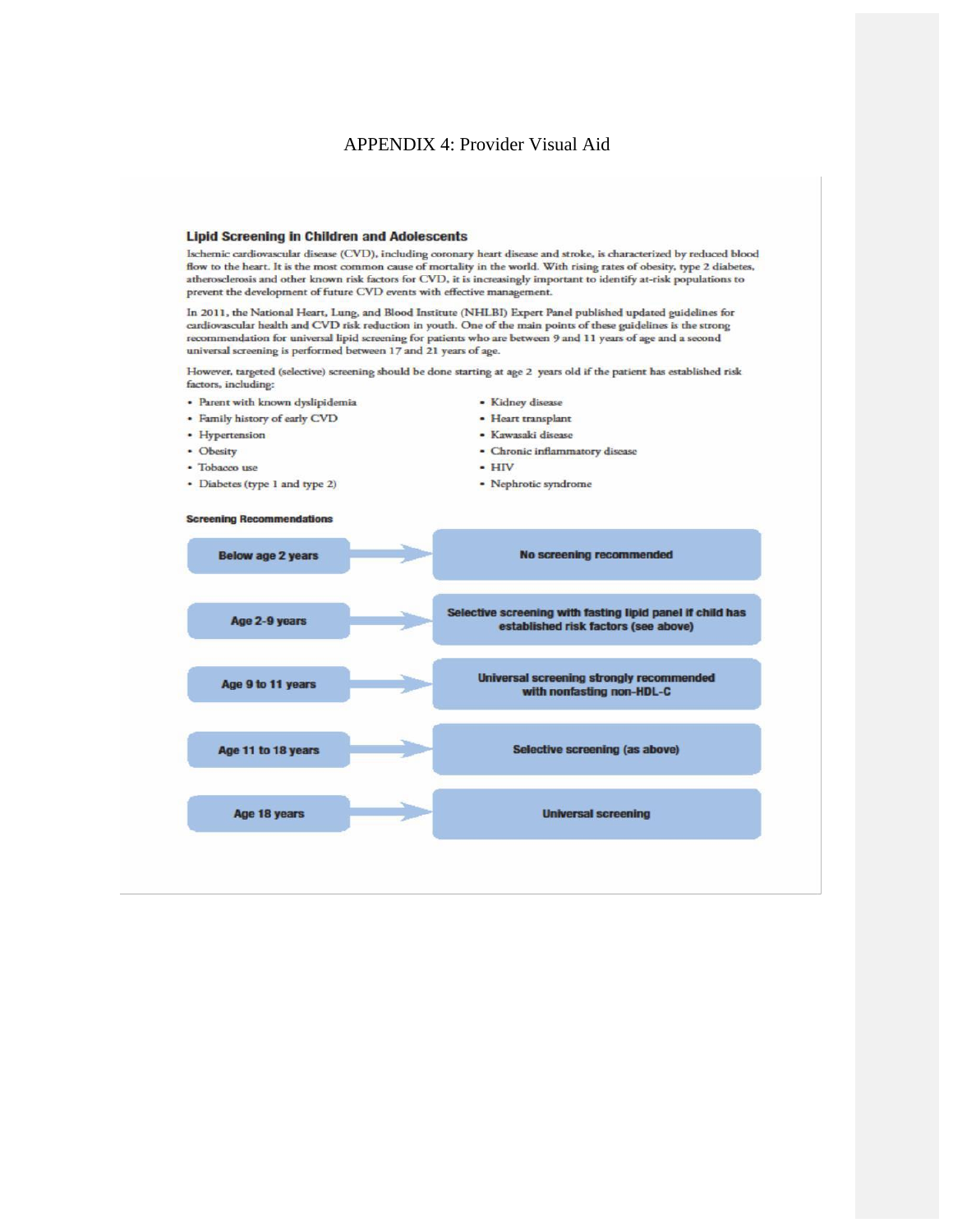APPENDIX 5: Chart Tab Reminder

**Provider:** Based on the NHLBI guidelines this patient needs a fasting lipid panel at this visit!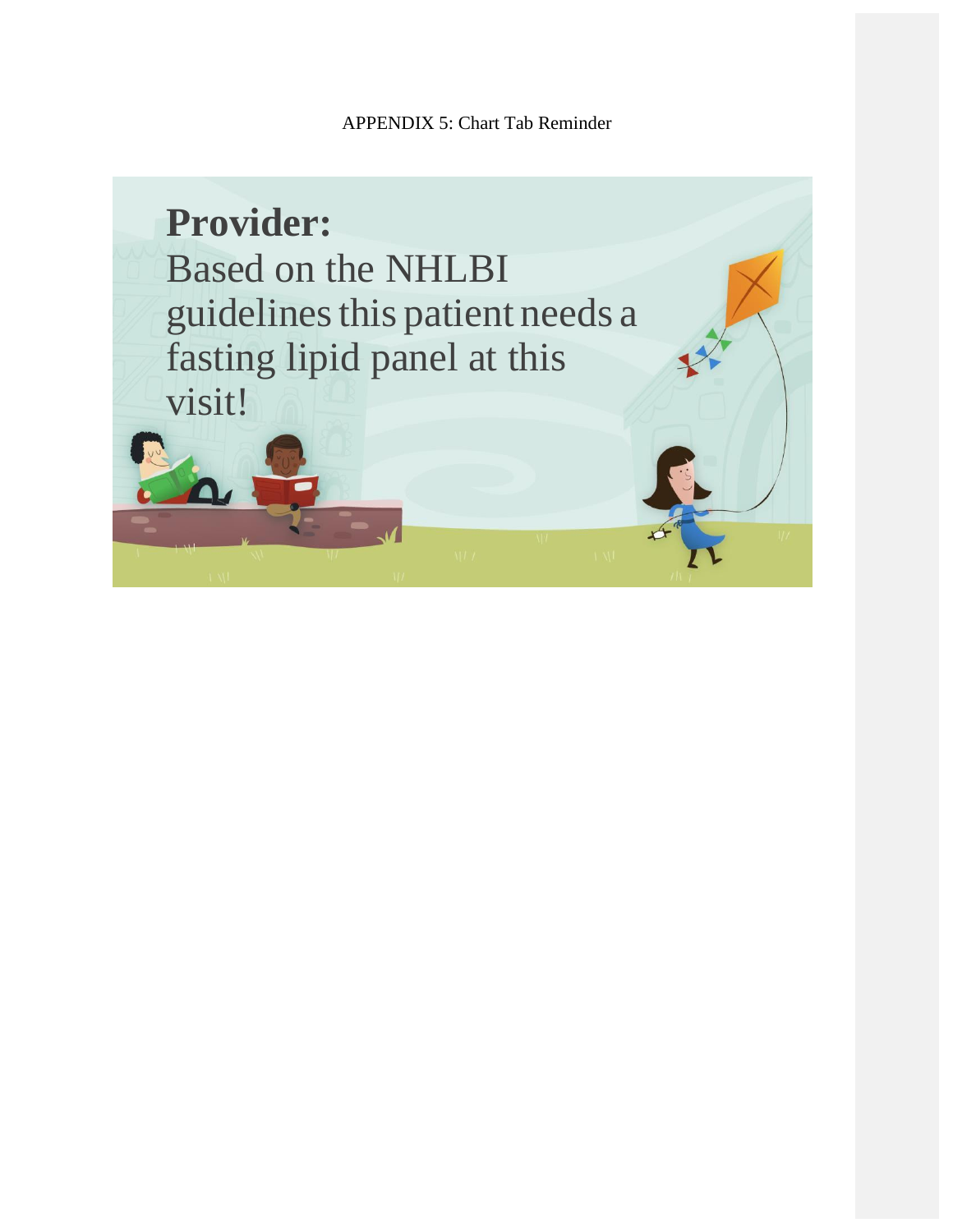## APPENDIX 6: Diet and Physical Activity Chart Sticker

**Healthy Diet:** E**at:** a variety of fruits and vegetables, whole grains, low fat dairy products, chicken or turkey without skin, lean beef, nuts and legumes. Increase water intake. **Avoid:** Chips, cookies, processes foods, fried foods. **Physical Activity:** Have at least 1 hr. of aerobic physical activity at least three times a week. No more than 2 hours of screen time a day. **Follow-Up:** In six months for lab check.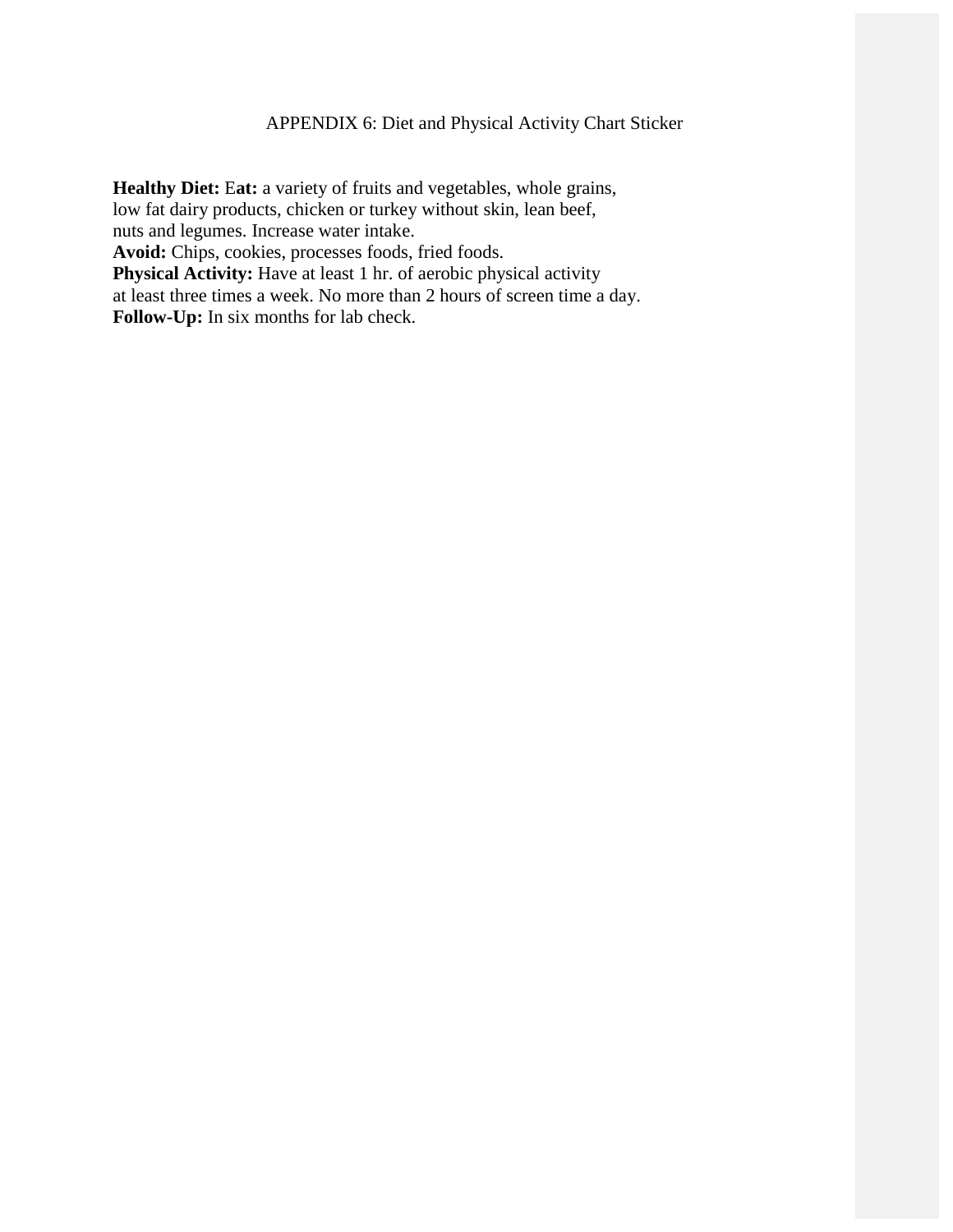### APPENDIX 7: Provider Survey

Dear Colleague:

We are trying to gain a better understanding of whether primary care providers are screening children between the ages of 9-11 for dyslipidemia (elevated cholesterol, elevated LDLcholesterol, low HDL-cholesterol or elevated triglycerides).

Please take a few minutes (it should be less than 5) to answer the following survey. Thank you!

| Do you currently provide primary care for children?  | Yes                                  |
|------------------------------------------------------|--------------------------------------|
|                                                      | N <sub>0</sub>                       |
| How many years have you been in practice?            |                                      |
| What are your credentials?                           |                                      |
| 1. Do you currently order a lipid panel or total     | A. Order in all                      |
| cholesterol on children who you are seeing for a     | B. Order on none                     |
| Well Child Visit aged 9,10 or 11?                    | C. Order on some                     |
| 2. How familiar are you with the recommendations     | A.I have never heard of them         |
| for screening for dyslipidemia published by the      | B. I have heard of them but am not   |
| American Academy of Pediatrics in 2011               | familiar with the recommendations    |
| (Pediatrics.2011;128 follow them                     | C. I am aware of the                 |
| (suppl 5): S213-S256) and by the National Heart      | recommendations, but I don't follow  |
| Lung Blood Institute (NHLBI)                         | them                                 |
| (www.nhlbi.nih.gov/guidelines.cvd_ped.index.htm)?    | D. I am aware of the recommendations |
|                                                      | and try to follow them               |
|                                                      | E. Other (please describe)           |
| 3. How comfortable are you in evaluating children    | A. Very comfortable                  |
| who have an abnormal lipid screen?                   | <b>B.</b> Somewhat comfortable       |
|                                                      | C. Not comfortable                   |
| 4.4. How comfortable are you in managing children    | A. Very comfortable                  |
| who have abnormal lipids?                            | <b>B.</b> Somewhat comfortable       |
|                                                      | C. Not comfortable                   |
| 5, Have you ever initiated treatment of a child with | Yes                                  |
| elevated lipids with a medication                    | N <sub>0</sub>                       |
| 6. If you were to identify a child with an abnormal  | A. Evaluate, manage and follow them  |
| lipid test that would you do?                        | B. Refer to consultant               |
|                                                      | C. Other                             |

Steipleman et al. (2017)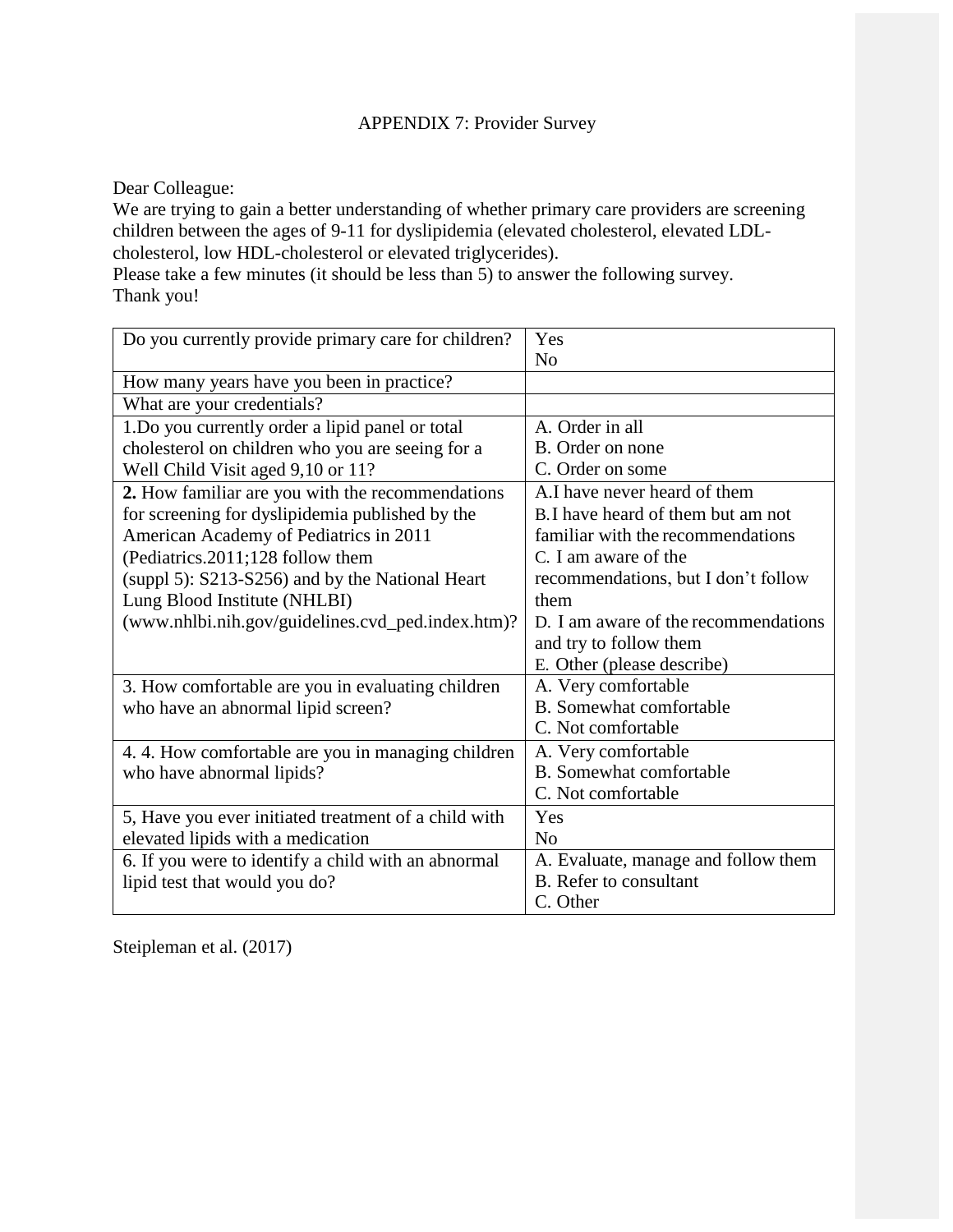# APPENDIX 8: Data Collection Tool

| Age                       |  |  |  |  |  |  |  |
|---------------------------|--|--|--|--|--|--|--|
| Weight                    |  |  |  |  |  |  |  |
| Weight % for Age          |  |  |  |  |  |  |  |
| <b>BMI</b>                |  |  |  |  |  |  |  |
| <b>BMI%</b> for Age       |  |  |  |  |  |  |  |
| BP                        |  |  |  |  |  |  |  |
| <b>Patient Screened</b>   |  |  |  |  |  |  |  |
| Appropriately             |  |  |  |  |  |  |  |
| <b>Triglyceride Level</b> |  |  |  |  |  |  |  |
| <b>Cholesterol Level</b>  |  |  |  |  |  |  |  |
| <b>LDL</b> Level          |  |  |  |  |  |  |  |
| <b>HDL</b> Level          |  |  |  |  |  |  |  |
| <b>Diet Education</b>     |  |  |  |  |  |  |  |
| <b>Physical Activity</b>  |  |  |  |  |  |  |  |
| <b>Education</b>          |  |  |  |  |  |  |  |
| <b>Follow Up Visit</b>    |  |  |  |  |  |  |  |
| Recommended               |  |  |  |  |  |  |  |
| <b>Provider Type</b>      |  |  |  |  |  |  |  |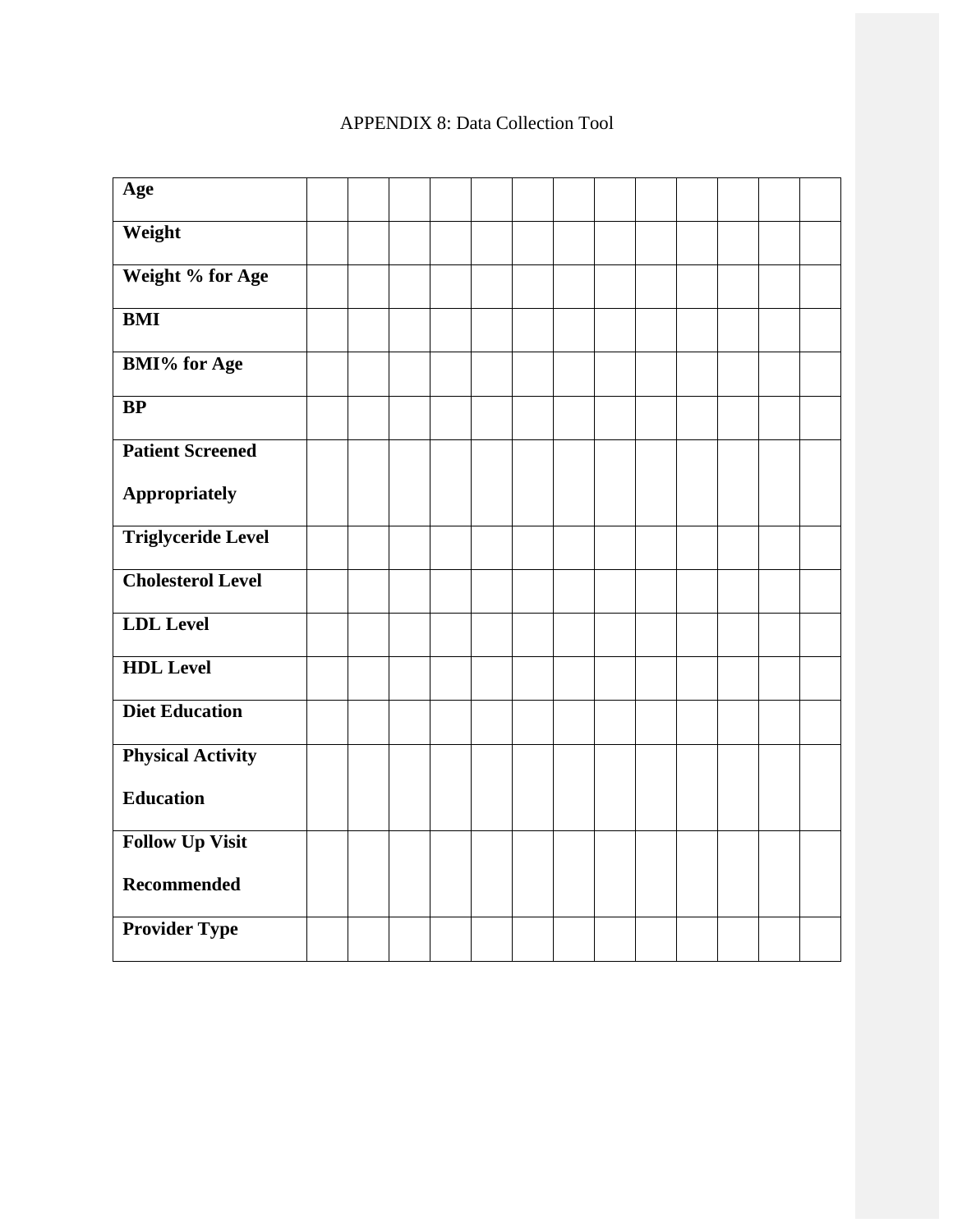APPENDIX 9: Evaluation Framework

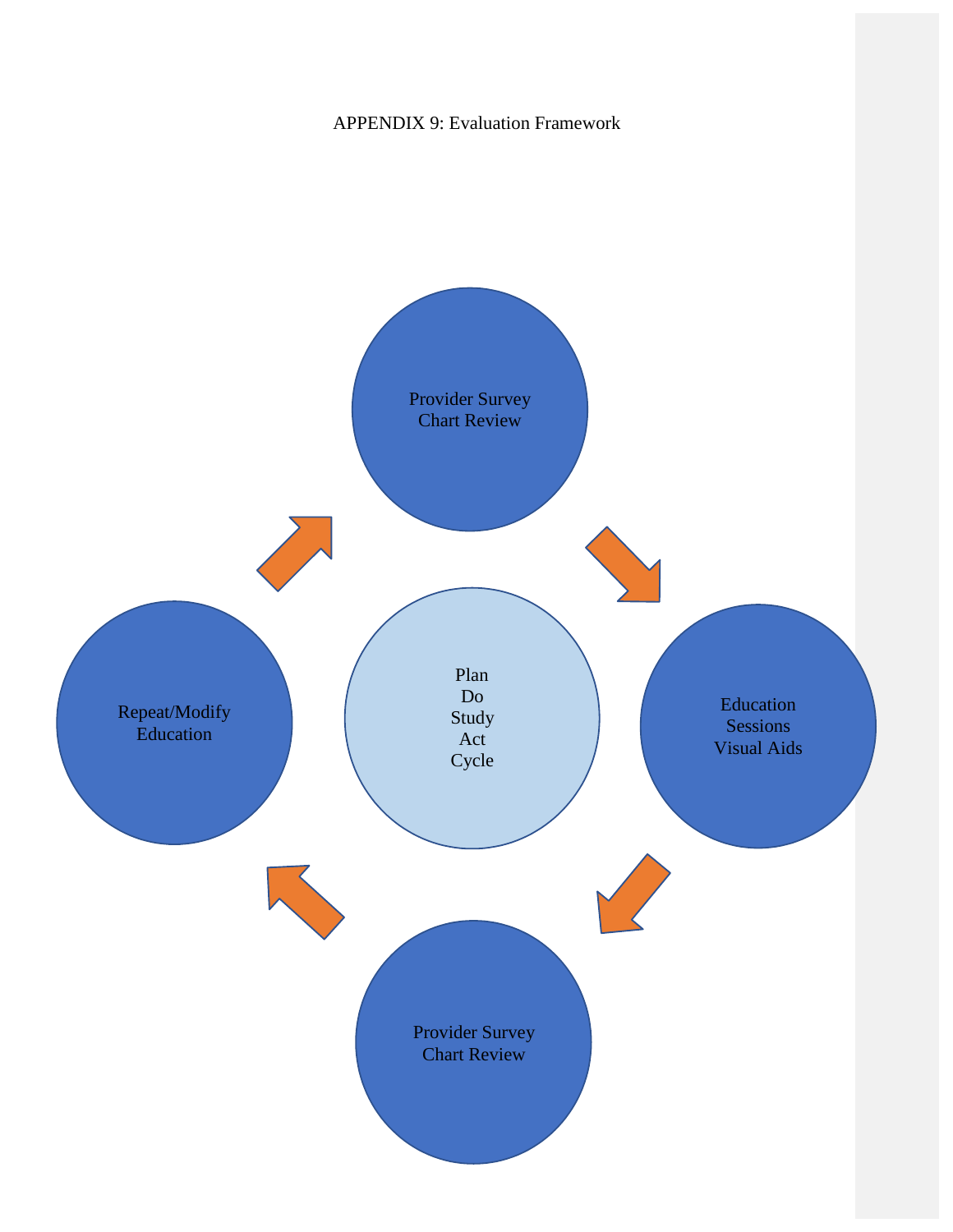



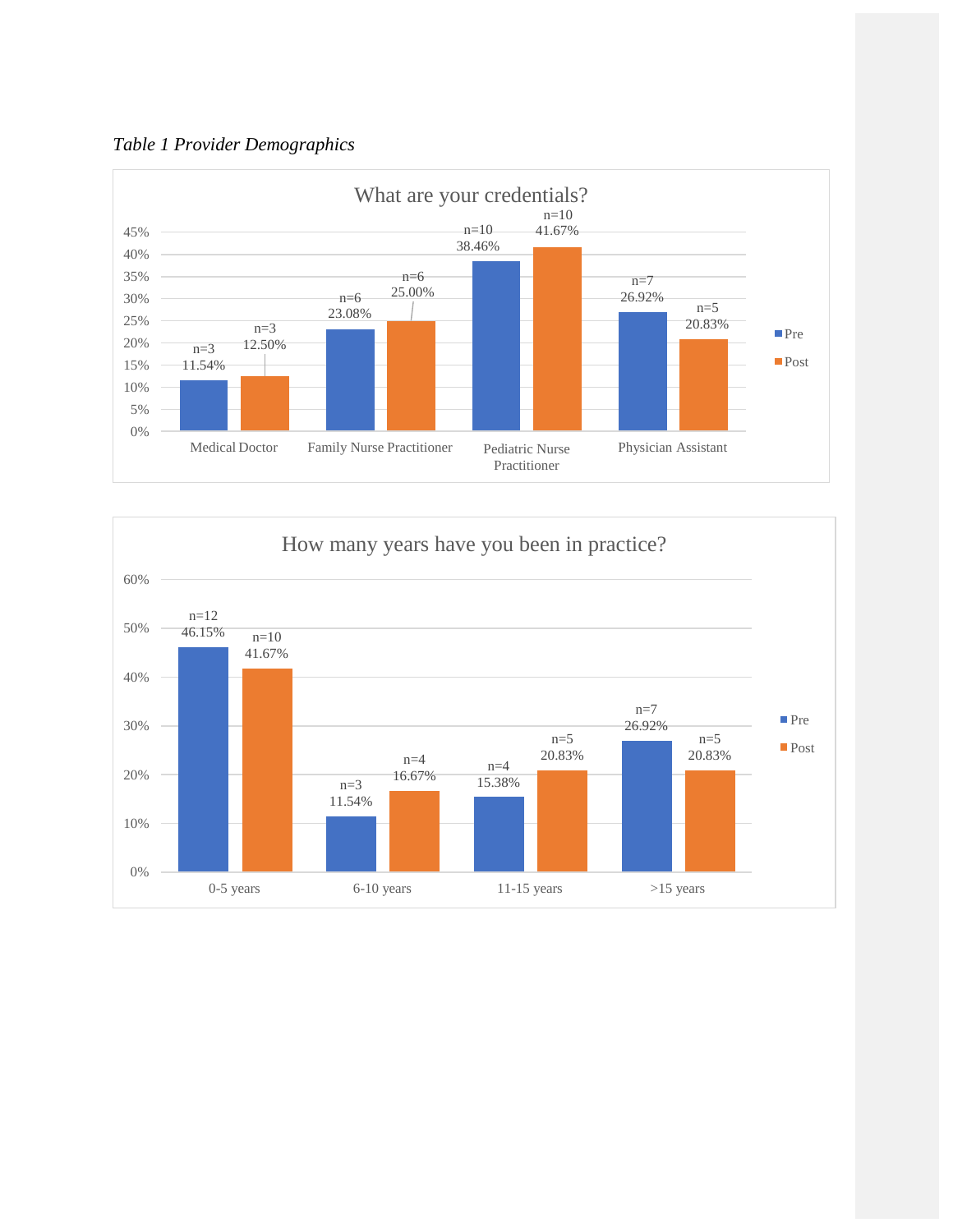# *Table 2 Provider Survey Responses*

|                                                                                                                                                                                      |      | I have<br>never heard<br>of them | I have<br>heard of<br>them but<br>am not<br>familiar<br>with the<br>recommend<br>ations | I am aware<br>of them but<br>don't<br>follow them | I am aware<br>of the<br>recommend<br>ations and<br>try to<br>follow them |
|--------------------------------------------------------------------------------------------------------------------------------------------------------------------------------------|------|----------------------------------|-----------------------------------------------------------------------------------------|---------------------------------------------------|--------------------------------------------------------------------------|
| How familiar are you<br>with the                                                                                                                                                     | Pre  | 1                                | $\overline{2}$                                                                          | 0                                                 | 23                                                                       |
| recommendations for<br>screening for<br>dyslipidemia published<br>by the American<br><b>Academy of Pediatrics</b><br>in 2011 and by the<br><b>National Heart Blood</b><br>Institute? | Post | $\theta$                         | $\overline{2}$                                                                          | $\boldsymbol{0}$                                  | 22                                                                       |
|                                                                                                                                                                                      |      |                                  | Order on                                                                                | Order on                                          | Total                                                                    |
|                                                                                                                                                                                      |      | Order on all                     | some                                                                                    | None                                              |                                                                          |
| Do you currently<br>order a lipid profile                                                                                                                                            | Pre  | 19                               | $\boldsymbol{0}$                                                                        | 7                                                 | 26                                                                       |
| or total cholesterol<br>on children who you<br>are seeing for a Well<br>Child Visit at age<br>$9,10 \text{ or } 11?$                                                                 | Post | 19                               | 5                                                                                       | $\boldsymbol{0}$                                  | 24                                                                       |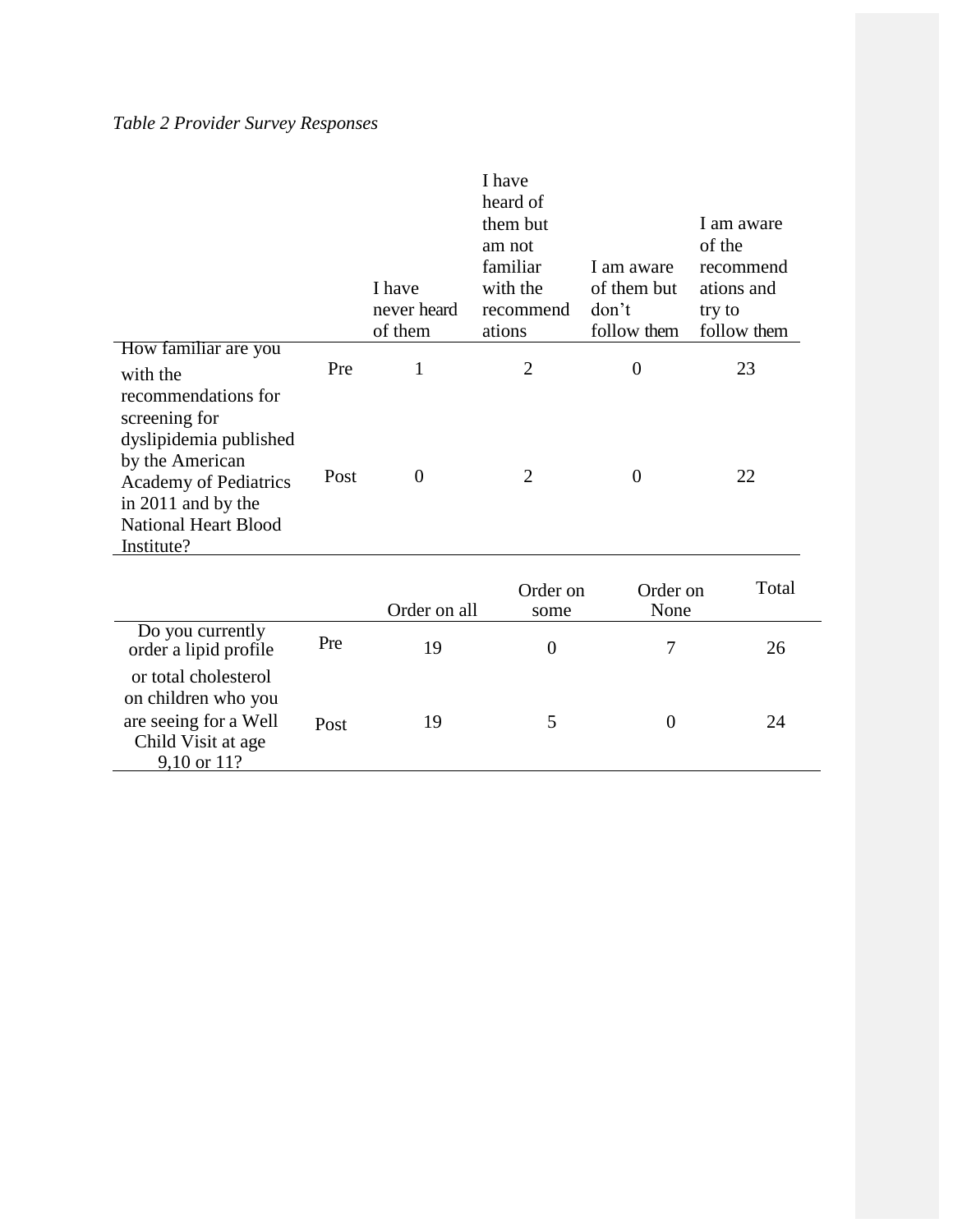# *Table 3 Provider Survey Responses Continued*

|                                                              |      | Evaluate<br>manage<br>and follow<br>them<br>myself | Refer to<br>consultant  | Something<br>Else         | Total |
|--------------------------------------------------------------|------|----------------------------------------------------|-------------------------|---------------------------|-------|
| If you were to<br>identify a child with<br>an abnormal lipid | Pre  | 10                                                 | 6                       | 10                        | 26    |
| test, what would you<br>do?                                  | Post | 14                                                 | 10                      | $\overline{0}$            | 24    |
|                                                              |      | Very<br>Comfortable                                | Somewhat<br>Comfortable | <b>Not</b><br>Comfortable | Total |
| How comfortable are<br>you in evaluating                     | Pre  | 10                                                 | 14                      | $\theta$                  | 24    |
| children who have an<br>abnormal lipid screen?               | Post | 15                                                 | 9                       | $\boldsymbol{0}$          | 24    |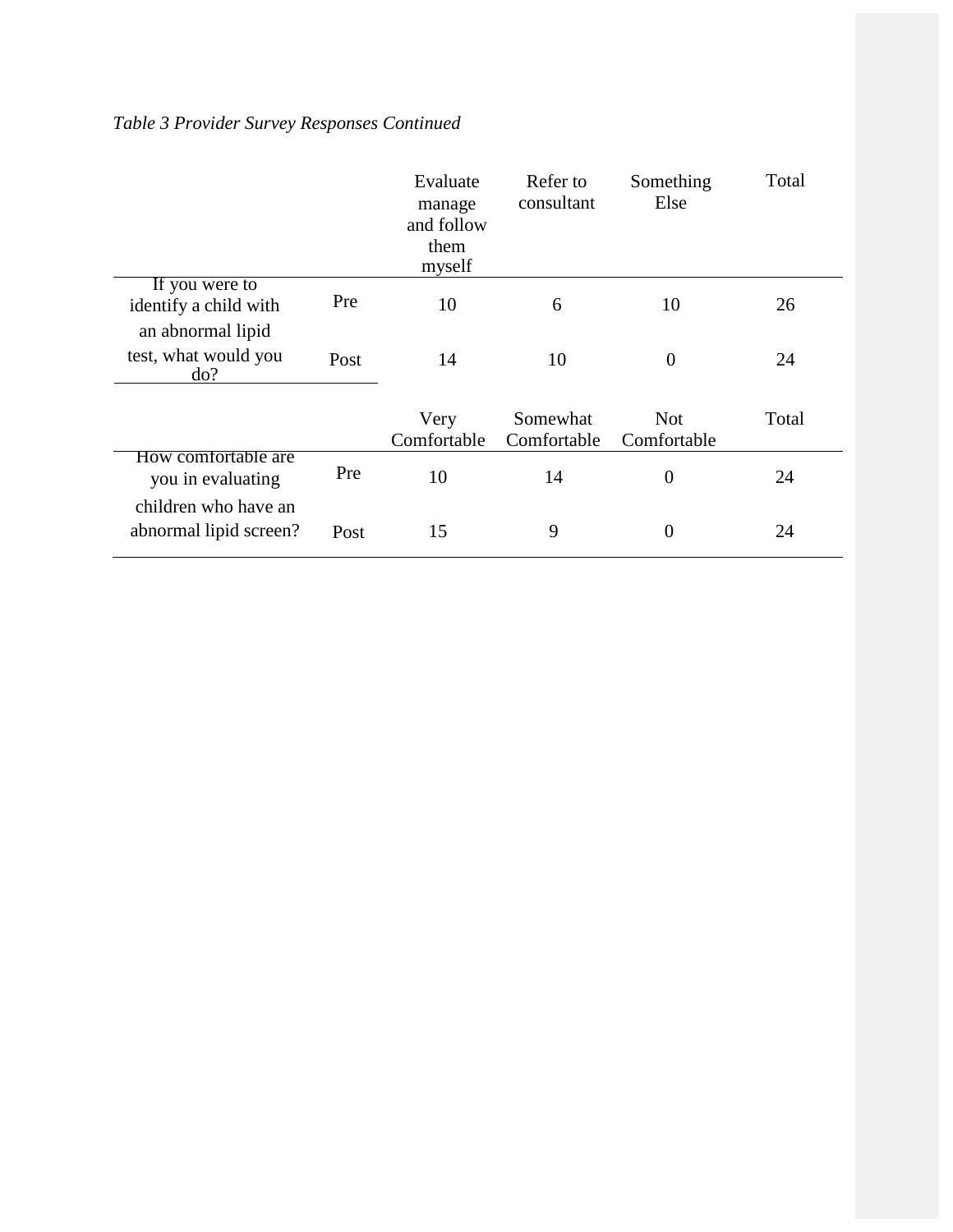| Diet Education: | Pre | 1 Month<br>Post | 2 Month<br>Post | 3 Month<br>Post | Total |
|-----------------|-----|-----------------|-----------------|-----------------|-------|
| Yes             | 839 | 348             | 367             | 312             | 1866  |
| N <sub>0</sub>  | 72  |                 |                 |                 | 73    |
| Total           | 911 | 348             | 368             | 312             | 1939  |

*Table 4 Chart Review of Provider Documentation of Dietary Education*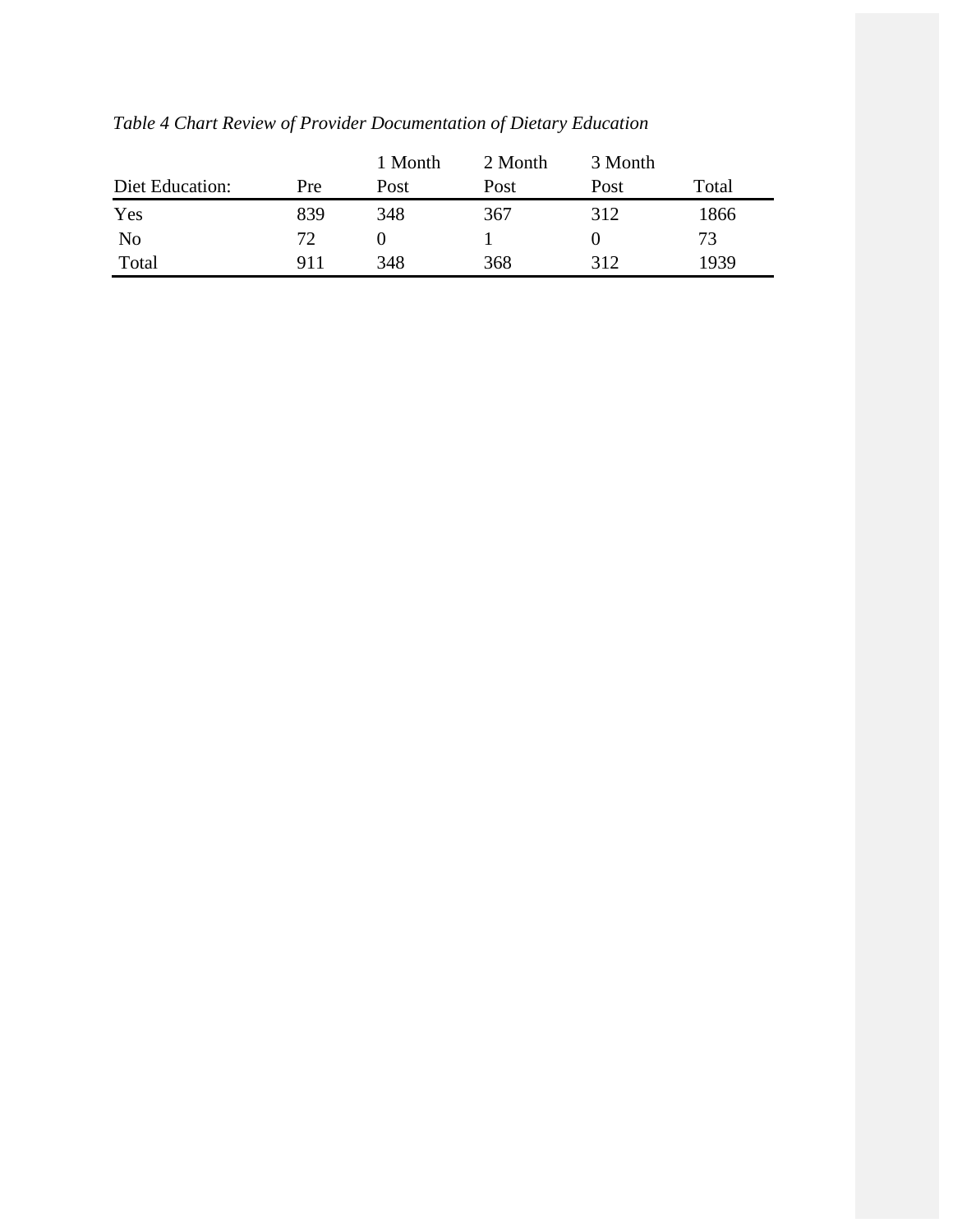|                            |            | 1 Month | 2 Month | 3 Month |       |
|----------------------------|------------|---------|---------|---------|-------|
| <b>Activity Education:</b> | <b>Pre</b> | Post    | Post    | Post    | Total |
| Yes                        | 811        | 348     | 367     | 312     | 1838  |
| N <sub>0</sub>             | 99         |         |         |         | 101   |
| Total                      | 910        | 349     | 368     | 312     | 1939  |

*Table 5 Activity Education Pre and Post Intervention*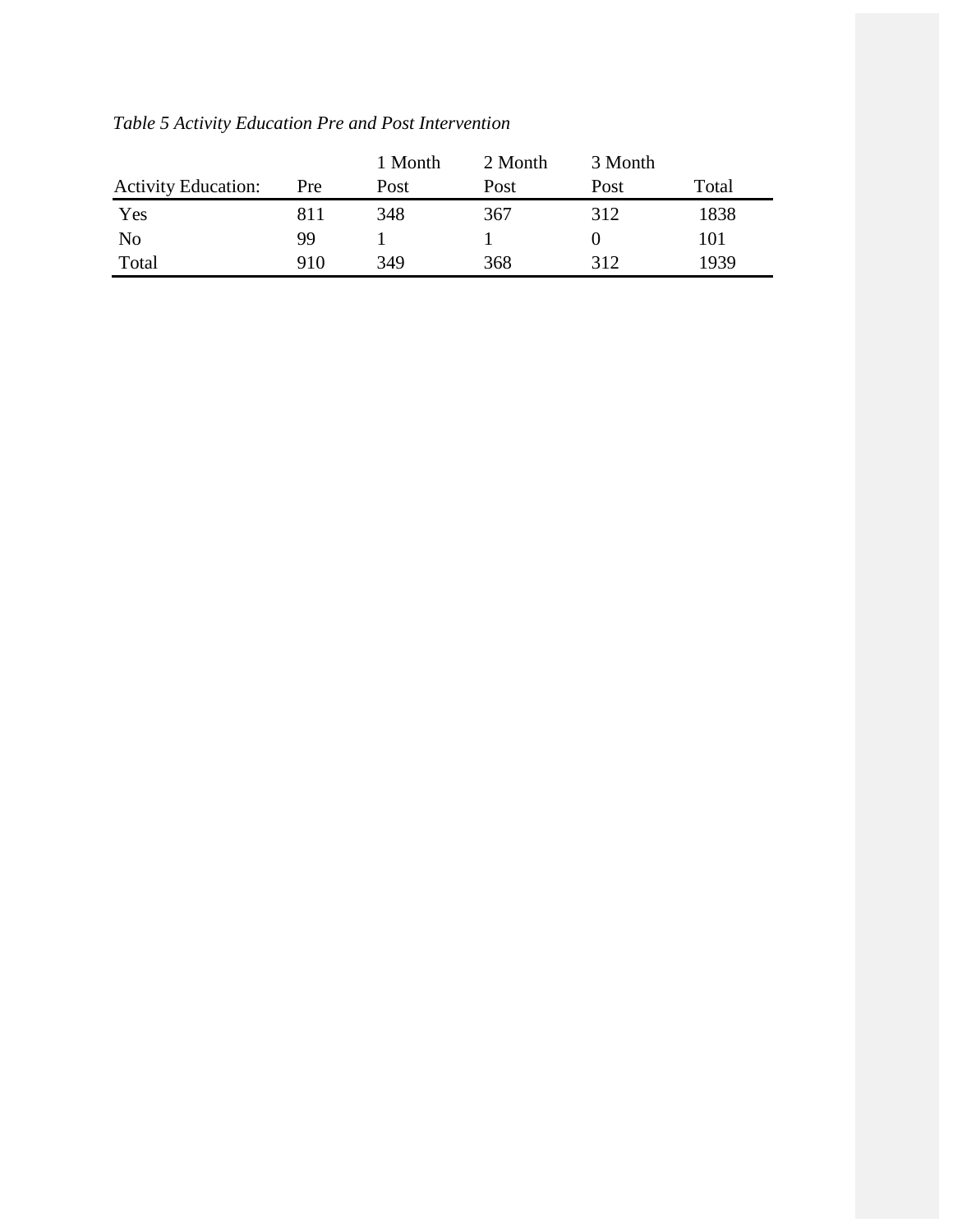|                     |     |                |             | Time                                   |             |       |
|---------------------|-----|----------------|-------------|----------------------------------------|-------------|-------|
|                     |     | <b>PRE</b>     | <b>POST</b> | 1 MONTH 2 MONTH 3 MONTH<br><b>POST</b> | <b>POST</b> | Total |
| Child Screened This |     | <b>YES 645</b> | 301         | 317                                    | 286         | 1549  |
| Visit               | NO. | 266            | 53          | 53                                     | 35          | 407   |
| Total               |     | 911            | 354         | 370                                    | 321         | 1956  |

*Table 6 Child Screened Appropriately Time Cross tabulation*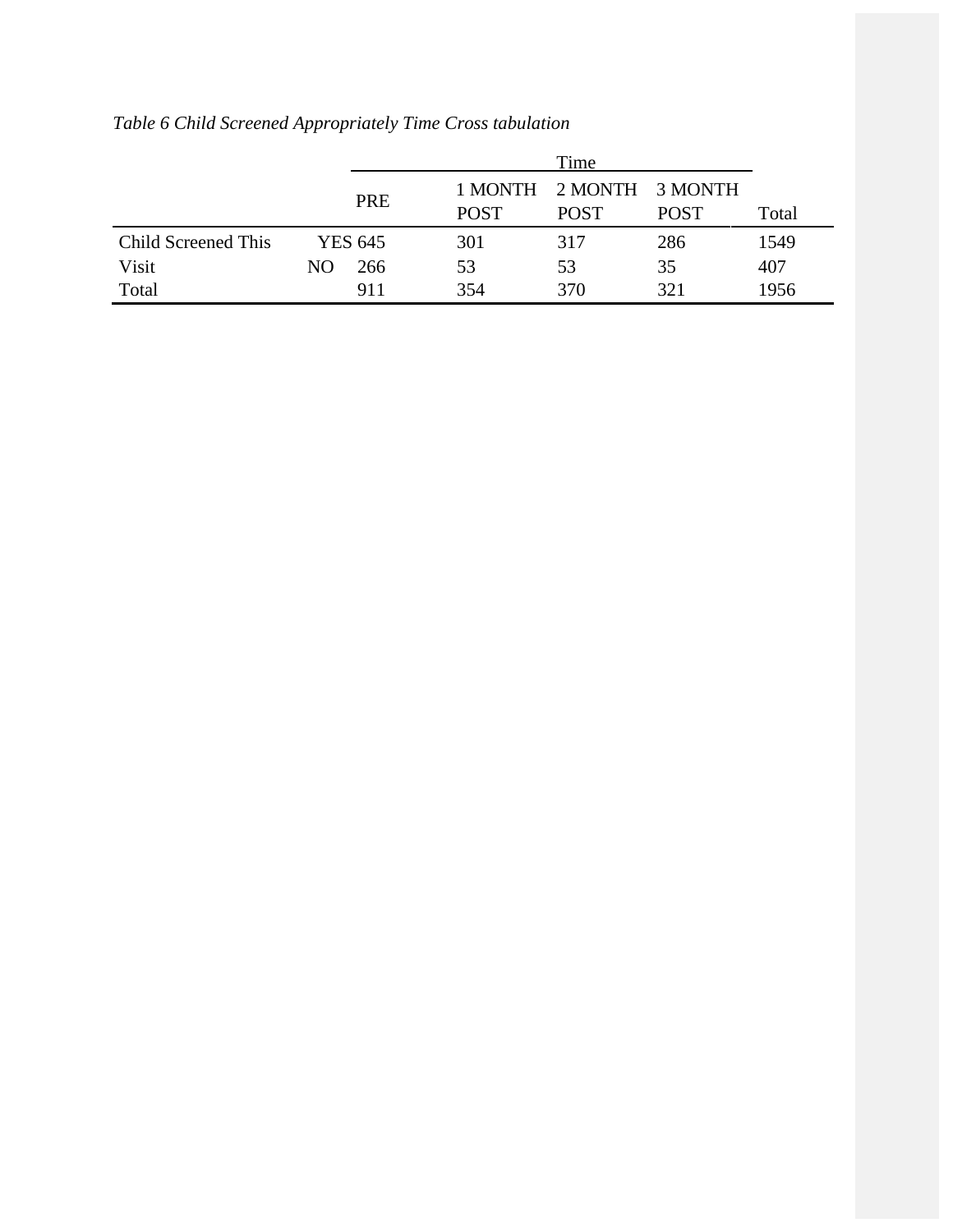|                    |                  |               | Asymptotic   |
|--------------------|------------------|---------------|--------------|
|                    |                  |               | Significance |
|                    | Value            | Df            | $(2-sided)$  |
| Pearson Chi-Square | $74.790^{\rm a}$ | 3             | .000         |
| Likelihood Ratio   | 76.155           | $\mathcal{R}$ | .000         |
| Linear-by-Linear   |                  |               |              |
| Association        | 63.744           |               | .000         |
| N of Valid Cases   | 1956             |               |              |

*Table 7 Chi-Square Tests Child Screened Appropriately Pre and Post Intervention*

a. 0 cells (.0%) have expected count less than 5. The minimum expected count is 66.79.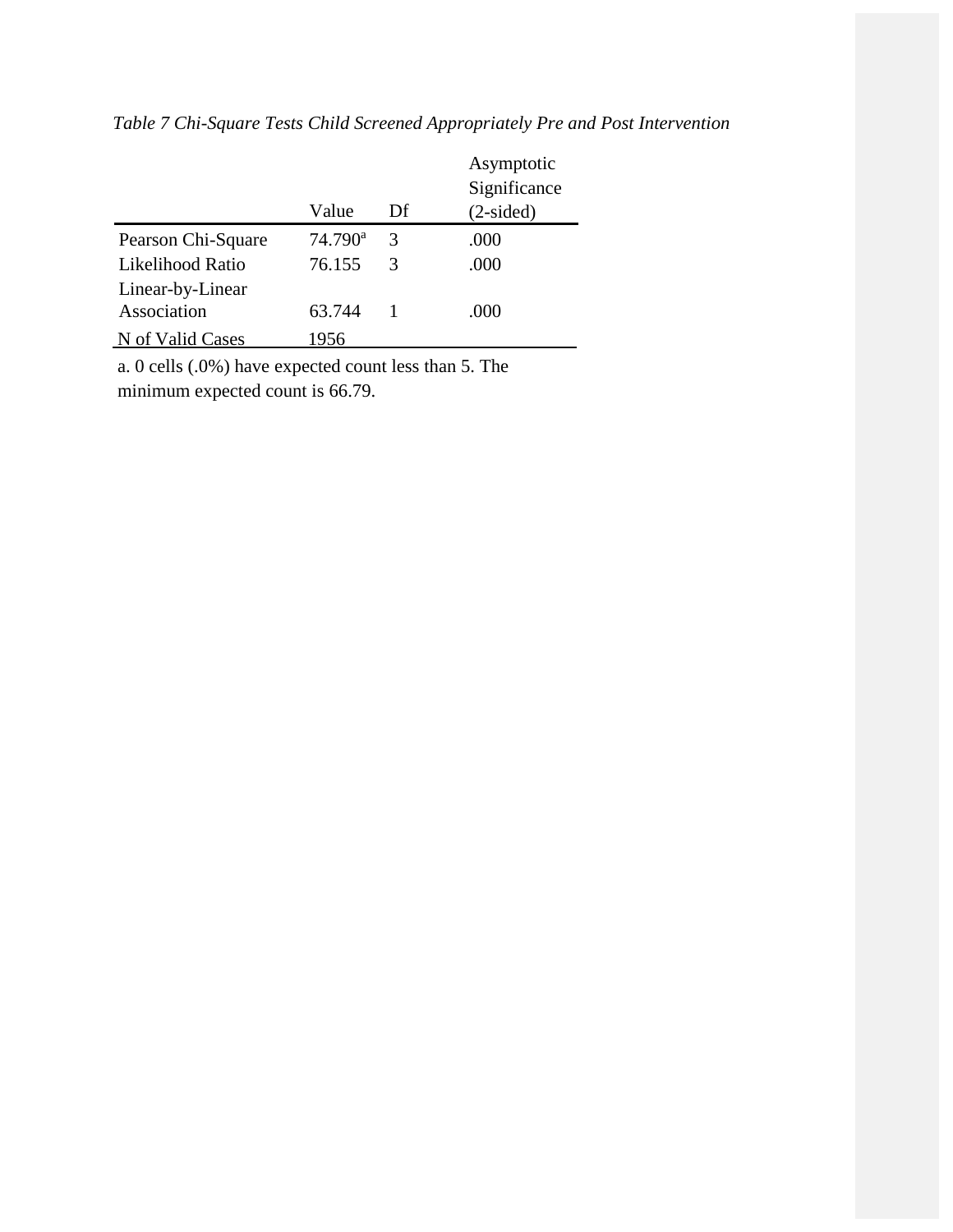|                  |                 |       | Approximate  |
|------------------|-----------------|-------|--------------|
|                  |                 | Value | Significance |
| Nominal by       | Phi             | .196  | .000         |
| Nominal          | 196. Cramer's V |       | .000         |
| N of Valid Cases |                 | 1956  |              |

*Table 8 Phi and Cramer V Children Screened Appropriately*